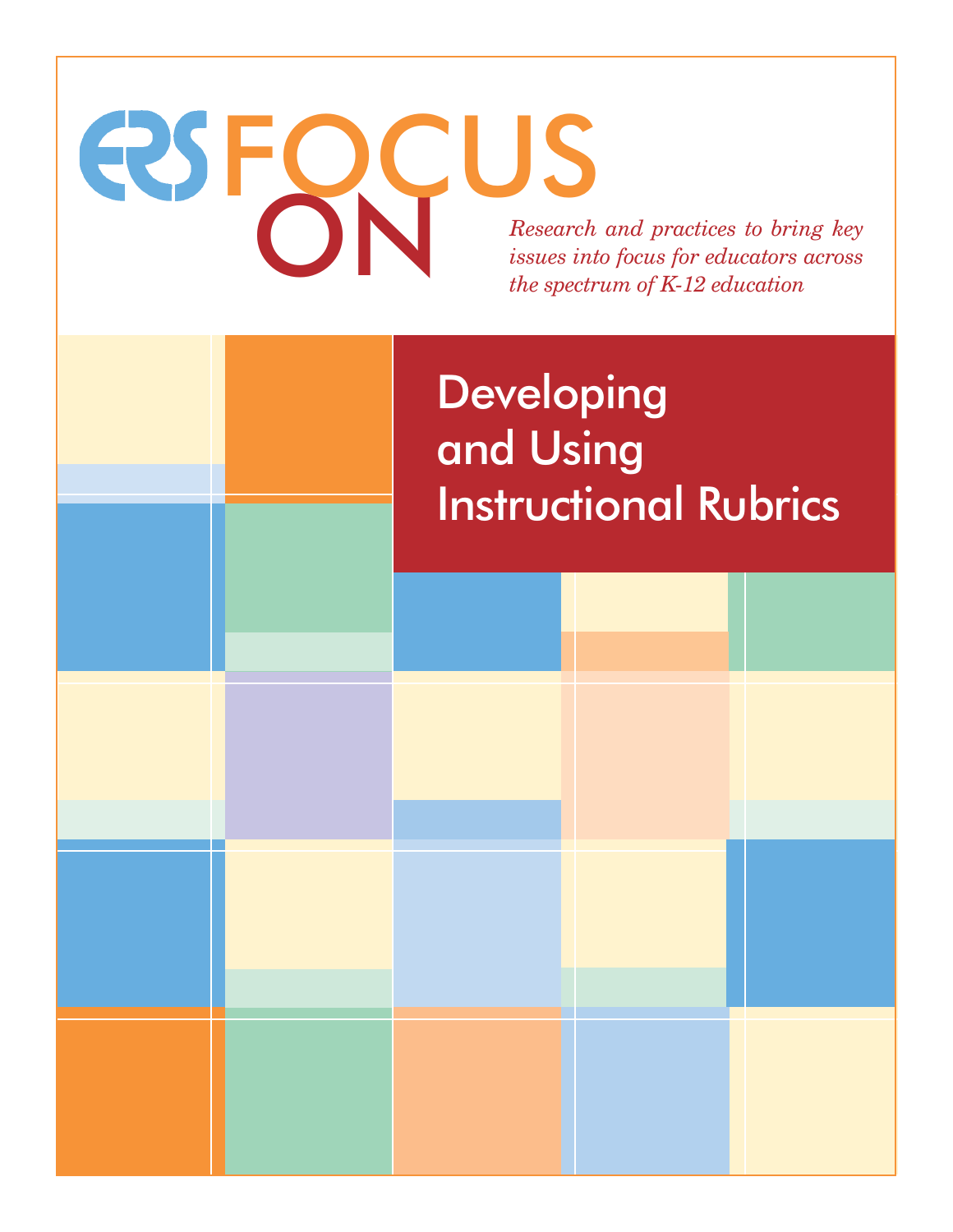

## Table of Contents

#### © 2004 Educational Research Service

**Educational Research Service** is the nonprofit research organization that for more than 30 years has provided education leaders with objective, reliable K-12 research and information. Contact ERS to learn how you can benefit from online and print services and resources available through an annual subscription. Or visit us online at www.ers.org for an overview of the wealth of K-12 resources available from ERS.

#### **ERS Founding Organizations:**

American Association of School Administrators American Association of School Personnel Administrators Association of School Business Officials Council of Chief State School Officers National Association of Elementary School Principals National Association of Secondary School Principals National School Public Relations Association

#### **ERS Executive Staff:**

John M. Forsyth, Ph.D., *President and Director of Research* Katherine A. Behrens, *Senior Director of Marketing and Member Services* Patrick R. Murphy, *Senior Director of Finance and Administration*

#### **ERS Focus On Staff:**

Elizabeth Shellard, *Senior Research Specialist* Jennifer Turner, *Research Specialist* Nancy Protheroe, *Director of Special Research Projects* Jeanne Chircop, *Manager, Editorial Services* Karen Hawkins, *Senior Editorial Specialist*

**ERS Focus On** is published six times a year by Educational Research Service. It is available for purchase at the base price of \$90 for a package of 15 copies. Comprehensive subscriber price: \$45. Stock #0497.

**Order from:** Educational Research Service, 2000 Clarendon Boulevard, Arlington, VA 22201-2908. Phone: (800) 791-9308. Fax: (800) 791-9309. Email: msic@ers.org. Web site: www.ers.org. Add the greater of \$4.50 or 10% of total purchase price for postage and handling. VISA, MasterCard, and American Express accepted.

The inclusion of any specific assertion or opinion in *ERS Focus On* is not intended to imply approval or endorsement by ERS or any ERS founding organizations.

This *ERS Focus On* was written by Jennifer Turner, ERS research specialist, and Elizabeth Shellard, ERS senior research specialist.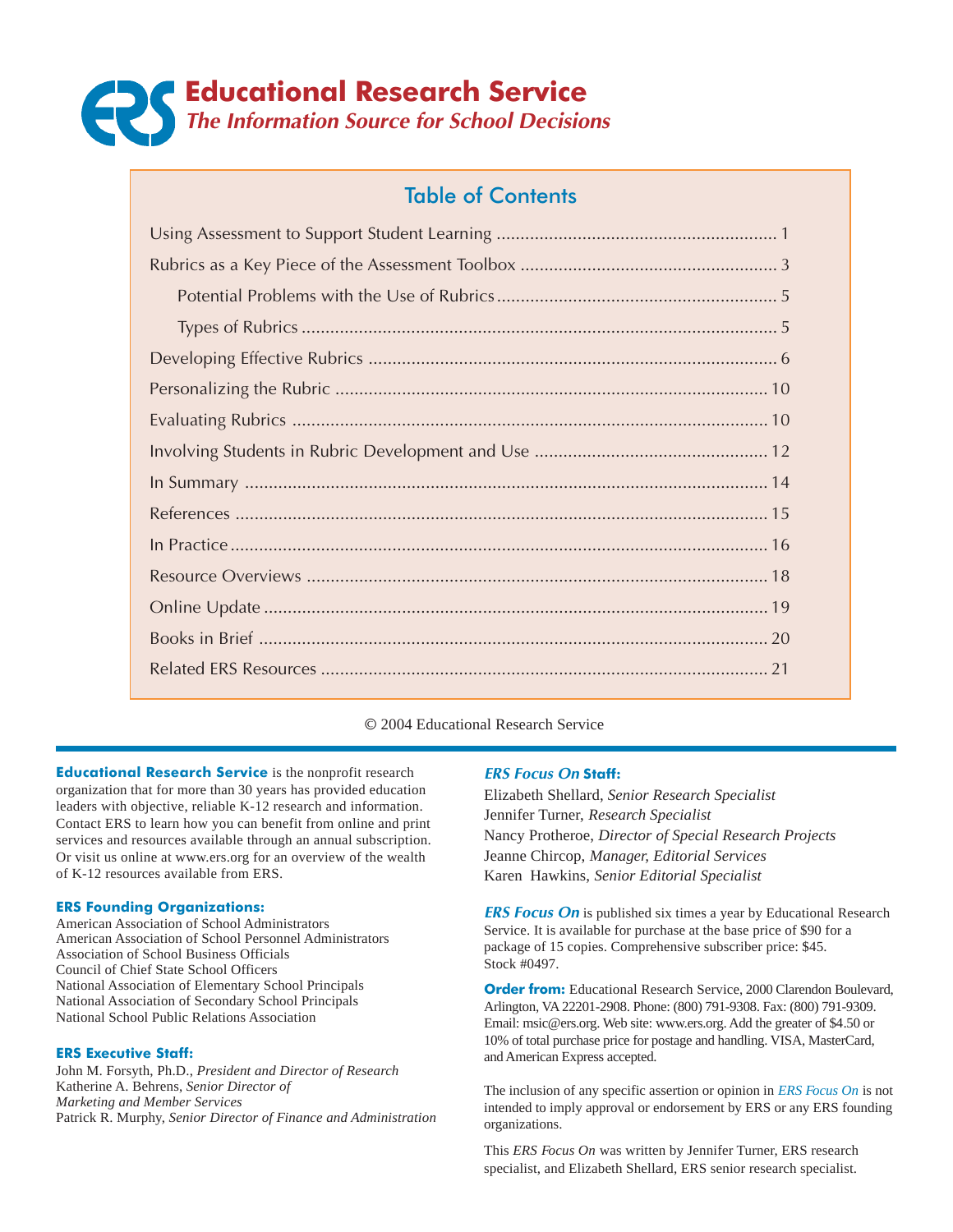# Developing and Using Instructional Rubrics

How do teachers decide whether a student's piece of writing is deserving of an "A" or a "B"? What standards can be used to accurately evaluate students' oral presentations? How can students be taught to evaluate their own and each other's work effectively?

In situations such as these, teachers are increasingly using rubrics. Rose describes a rubric as a "scoring guide that differentiates between levels of development in a specific area of performance or behavior…. Rubrics differ from traditional methods of assessment in that they examine students in the actual process of learning, clearly showing them how their work is evaluated" (n.d., online). Starr (2000) adds that rubrics answer the age-old student question of "Why did you give it this grade?" by setting forth specific criteria, defining specific requirements for meeting those criteria, and assigning numerical scores to each level of performance.

"Instructional rubrics help teachers teach as well as evaluate student work…. At their very best, rubrics are also teaching tools that support student learning" (Andrade 2003, online).

This *ERS Focus On* discusses the importance of assessment to student learning, as well as the role rubrics can play in an effective assessment system. It then presents information about how to develop rubrics, how to evaluate them, and, finally, how to involve students in developing and using rubrics to further their own learning.

## Using Assessment to Support Student Learning

Assessment—and especially student self assessment—is most powerful when viewed as a learning activity. The Northwest Regional Educational Laboratory (NWREL) reminds us of the potential of assessment as a "tool for learning." In its view:

The criteria developed to judge the quality of student work are also critical to making performance assessment a powerful tool for learning because the criteria clearly communicate what is valued in the work—what it takes to be successful. These criteria for quality are teachable to students, allowing them access to the "secrets" of success…. When students and teachers begin to share the same vision of success, they quickly develop a vocabulary for discussing this vision. All are working toward the same clear and identifiable standard. This improves student achievement (1998, online).

This approach is consistent with the understanding that students can become more actively engaged in their own learning if they better understand the criteria against which they are being assessed. It also supports the view of:

assessment events . . . [as] powerful intervention tools. One of the most effective ways to do this is to bring students into the assessment process. Students who participate in the thoughtful analysis of quality work in order to identify and understand its critical elements become better at demonstrating their achievement and learning. They learn to identify and analyze their own shortcomings, take responsibility for improving them, and gauge their progress as they move forward (North Carolina Department of Public Instruction 1999, online).

The North Carolina Department of Public Instruction provides a definition for assessment that aligns well with this discussion; assessment is:

a sample of student performance or behavior used to obtain information or provide feedback about learning targets in order to make decisions and take action about individual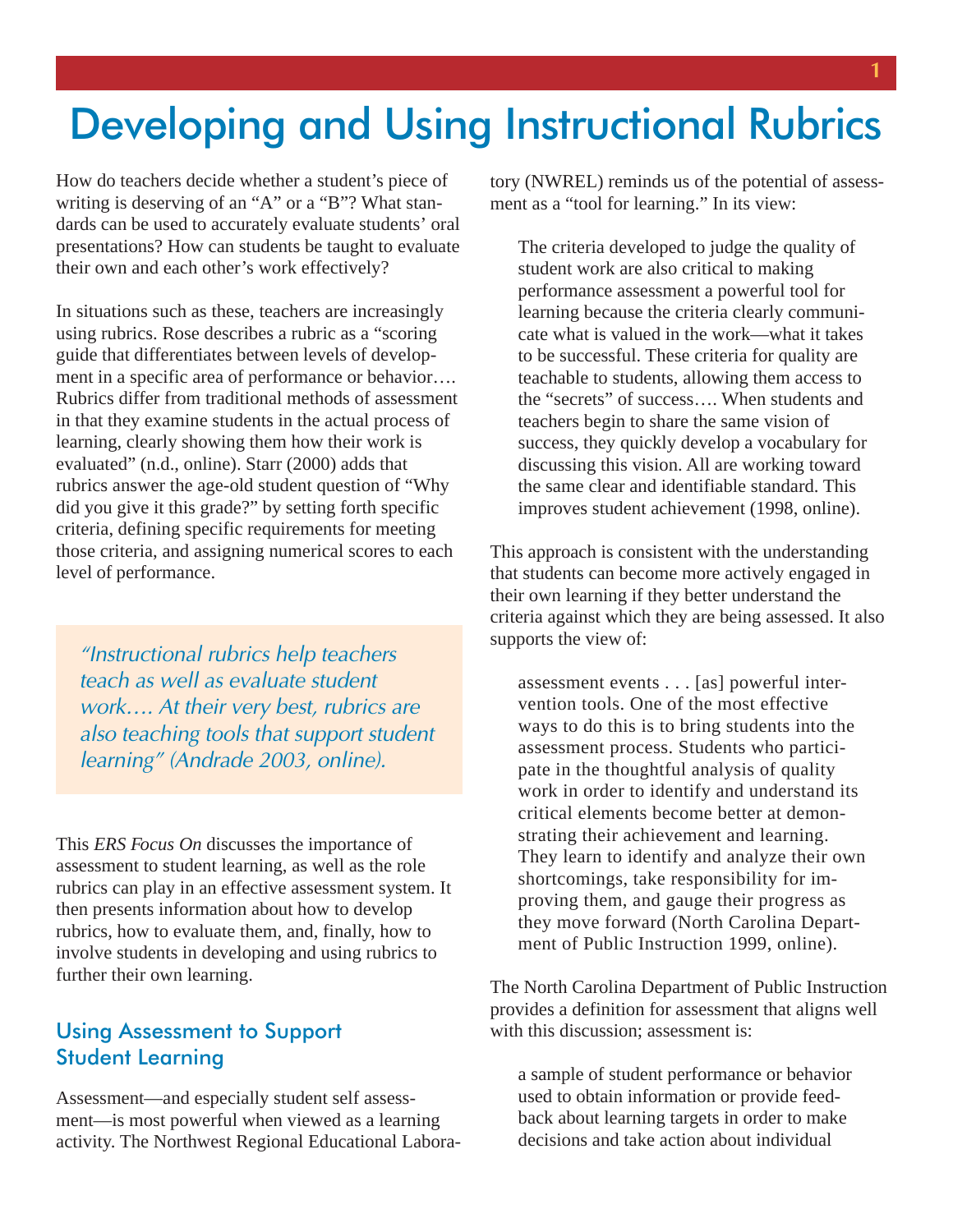"The heart of assessment is a continuing process in which the teacher, in collaboration with the student, uses information to guide the next steps in learning" (Jandris 2001, 4).

students, groups of students, [and] instruction, programs, or schools (1999, online).

This definition identifies elements essential to effective use of assessment to improve instruction. Assessment should focus on learning targets (standards and objectives). It should provide information about student learning at both the individual and classroom levels. And it should be followed by action. In addition, the definition does not limit assessment activities to formalized tests—and it recognizes that any one assessment can only sample student knowledge and skills. Thus, an effective classroom assessment program uses a wide variety of approaches and does not wait until the end of a unit or the end of a year to assess student learning.

Another aspect of effective classroom assessment is becoming increasingly clear: assessment and instruction should not be viewed as entirely separate processes. Although there are typically end-of-unit tests—or something similar—in most classrooms, some of the best information is generated by *embedded* assessment, assessment that " is *part of instruction* and informs the teacher how to adjust instruction *during the teaching process"* (Alaska Department of Education and Early Development 1996, online; italics added).

Jandris describes some characteristics of classroombased assessment well-positioned to serve as a tool to improve teaching and learning:

• Assessment is embedded and ongoing and provides prompt, "user friendly" feedback so that adjustments can be made as needed, not just reported at the end of each learning improvement cycle.

- Day-to-day classroom assessments emphasize formative assessments—information that provides an early indication of whether or not learning is taking place—to minimize problems that might arise if learning barriers are not promptly identified and addressed.
- Day-to-day classroom assessments include qualitative data such as information from interviews, journals, and observations as well as quantitative measures within an effective multiple-measures approach.
- Students are told the purpose of an assessment and how this information will be used (2001, 14).

NWREL also provides a more detailed description of assessment criteria that can directly support student engagement in their own learning—and so higher student achievement:

They help students to answer questions [such as]: *What is expected? What does good performance look like? How will I know when I'm successful? Why did I win? How can I win again?* There are three essential features to make it work: (1) having a clear picture in our own heads of the criteria for success, (2) making sure the criteria are right—they really do describe the important features of quality, and (3) letting students "in on it" (1998, online).

Used effectively, rubrics contain all three of these features. They provide students with models of excellent, acceptable, and poor work and provide teachers with performance evaluation and grading criteria. By clearly delineating performance expectation, rubrics help students move toward higher levels of performance and simultaneously ensure teachers apply assessment criteria consistently across students.

Finally, effective assessment strategies—including rubrics—can help teachers answer questions such as:

- Does the class as a whole understand the content? Has it mastered necessary skills?
- How about individual students?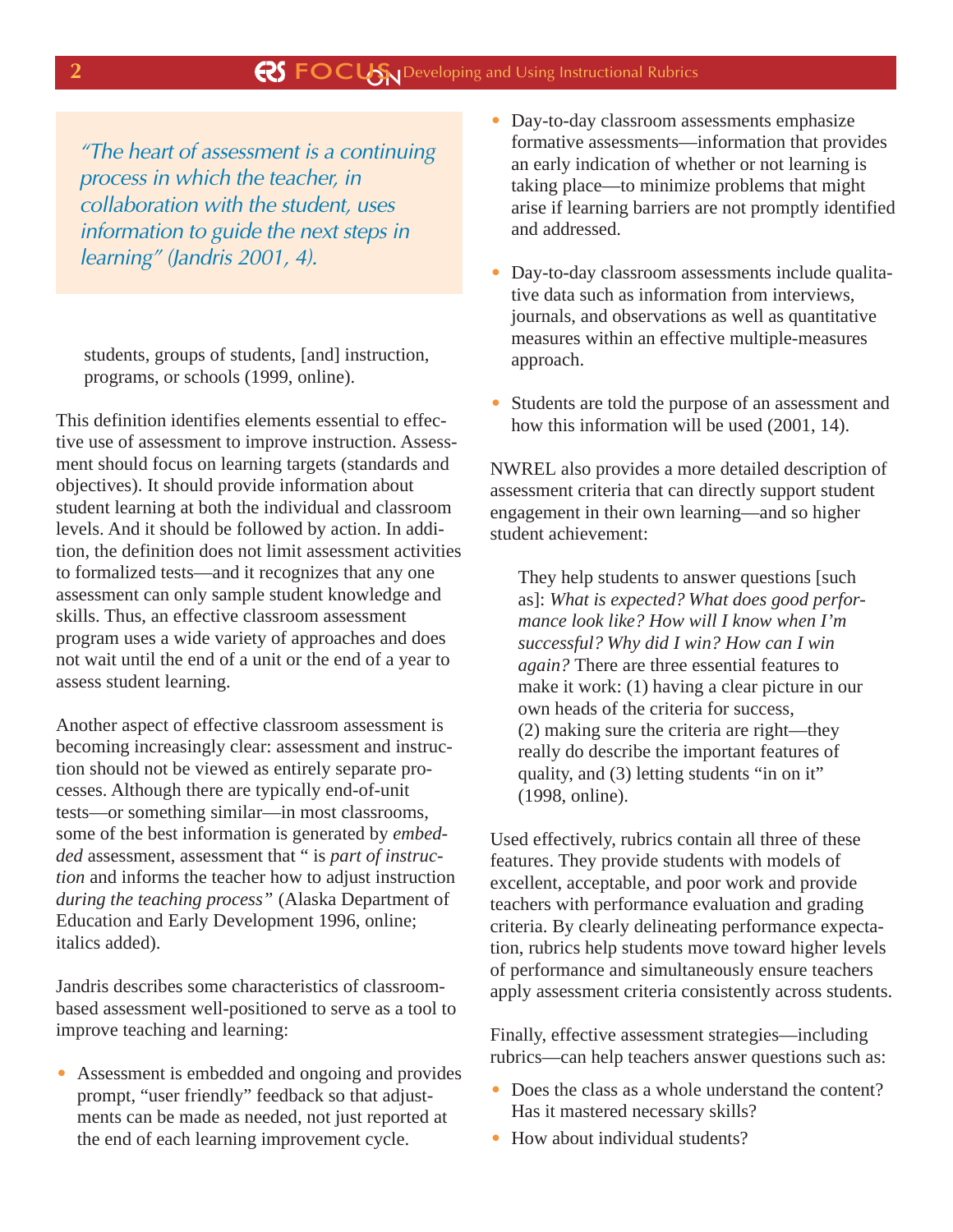- Is sufficient progress being made toward annual goals?
- Are there particular problem areas that might need to be addressed by modifying the instructional approach used?

## Rubrics as a Key Piece of the Assessment Toolbox

Jandris (2001) talks about teachers' need for an "assessment toolbox" that includes a range of approaches. Rubrics that provide descriptions of a highquality product—and of the progression students may go through while working toward mastery—can be an important part of that toolbox.

"Letter grades and even brief comments, such as 'Nice work,' provide students with relatively little information to guide or support them in future tasks or projects…. Assessments should be about providing more and better information to students—and their families—about their work" (Allen in Dunne 2000, online).

Rubrics can be used across all grade levels and content areas. The language used to describe the criteria should be appropriate to the developmental level of the students. For younger children, icons or graphics can be used to help students develop understanding of performance levels. For example, teachers of elementary students may use a system of smiley faces to represent achievement levels.

Teachers on a team or department can work together to develop rubrics. Arter and McTighe provide this example:

Teachers in a high school science department worked together to develop a common scoring rubric for a laboratory report. They pooled their collective wisdom and looked at actual samples of student lab reports. Over time, their thinking led them to a consideration of the role of lab reports in promoting the larger goals of student reasoning, science process skills, and communicating effectively in science. Eventually, these features appeared in the rubric as a way to track the development of these competencies in the context of lab reports. During the first week of each semester, the teachers distribute the rubric and review the criteria with the students to ensure that they clearly understand the important elements of a quality report and how their reports will be evaluated. Sample reports illustrating strong and weak performance on the criteria are discussed. The teachers have observed that the overall quality of student lab reports have improved since they all began using the same rubric consistently within the department (2000, *x*).

Rubrics can also be an important part of a schoolwide focus on a skill such as writing if teachers work together to develop a rubric appropriate for use across classrooms. By encouraging students to use the rubric across content areas and providing opportunities for them to do so, schools can help students develop an essential skill and, in addition, learn that effective approaches to learning are generalizable.

The use of rubrics also aligns well with standardsbased education. Across the United States, educators at state, district, and school levels are developing more explicit "maps" to reaching standards. Many of the standards that focus on evolving skills and understandings can have this evolution reflected in rubrics that describe what the desired skill (standard) looks like as well as steps students might take in reaching this goal.

Jandris provides a description of standards that makes clear how well-designed standards are similar to rubrics:

The term "standards" can refer to an exemplary performance in an area of study that will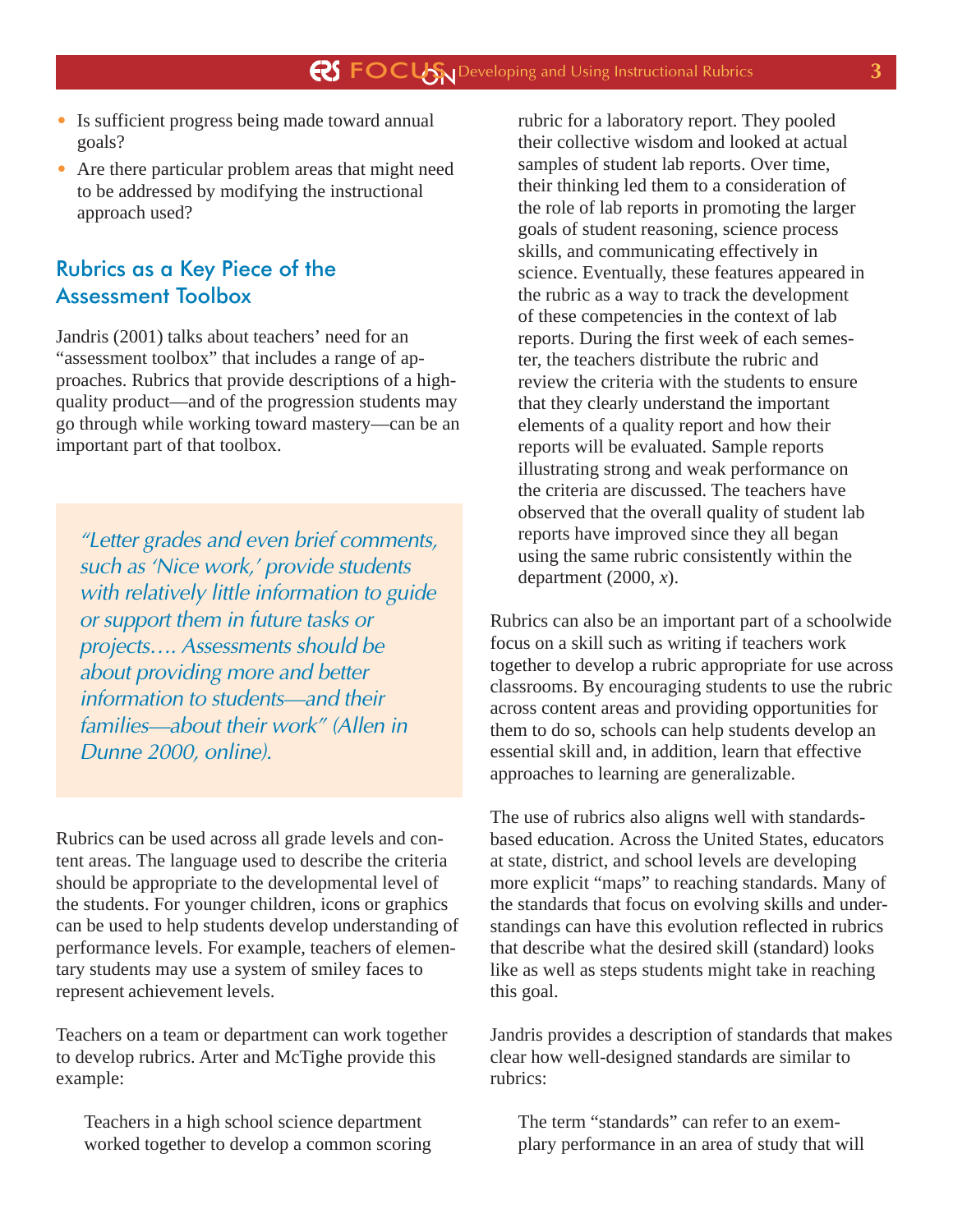serve as a benchmark for students and teachers. Standards provide a model and criteria against which students and teachers can measure achievement during the learning process. When used in this context, standards enable students, teachers, and parents to set goals for educational and personal achievement, and to judge the extent to which those goals have been achieved.

When standards are used as benchmarks, they are made known to students and parents at the beginning of a unit or course of study. Students know exactly what they are working toward (2001, 7, 11).

Use of instructional rubrics can help teachers "assess process, performance, and progress" (Whittaker, Salend, and Duhaney 2001, 9).

Finally, the use of rubrics can help to support a focus on education as a process. As students work to shift their learning "products" upward on a rubric-based scale, they are learning how to improve their own learning skills simultaneously with achieving specific standards.

Whittaker, Salend, and Duhaney (2001) discuss specific benefits of the use of rubrics for students and teachers; for example, students benefit because:

- they see specific criteria needed for success in an assignment or assessment;
- they are able to develop their metacognitive or thinking skills by monitoring their own progress on assignments or tasks;
- they are encouraged to develop their self-assessment skills by becoming knowledgeable about the standards needed for success; and
- they are able to use the rubric as a final check before submitting an assignment.

Flynn and Flynn identify another important benefit of the use of rubrics—they can serve as a tool to promote student accountability for their own learning. They expand on this:

As teachers, many times we do too much for the students, taking on many of their responsibilities. With the use of a rubric, students are held accountable for their work. They know exactly what is expected, when parts are due, and how they will be graded. It then becomes the student's responsibility to ensure that all requirements for the assignment are met (2004, 5).

Andrade identifies additional ways rubrics support student learning. In her view, they "refer to common weaknesses in students' work and indicate how such weaknesses can be avoided and can be used to evaluate their works-in-progress and thereby guide revision and improvement" (2003, online).

Finally, rubrics can serve as a motivational tool since "Rather than directing youngsters toward past perfor-

## **Why use instructional rubrics? In Andrade's view, they**

- **are easy to use and explain;**
- **make teachers' expectations very clear;**
- **provide "more informative feedback" than other forms of assessment about both student strengths and areas in need of improvement;**
- **• support student learning, especially if students use rubrics to self-assess;**
- **• support skill development since rubrics include examples of the desired product;**
- **promote the development of student understanding when rubrics are discussed; and**
- **• can support the development of higherlevel thinking, especially if students are asked to explain and defend why their work should be classified in a particular way using the rubric (2003, online).**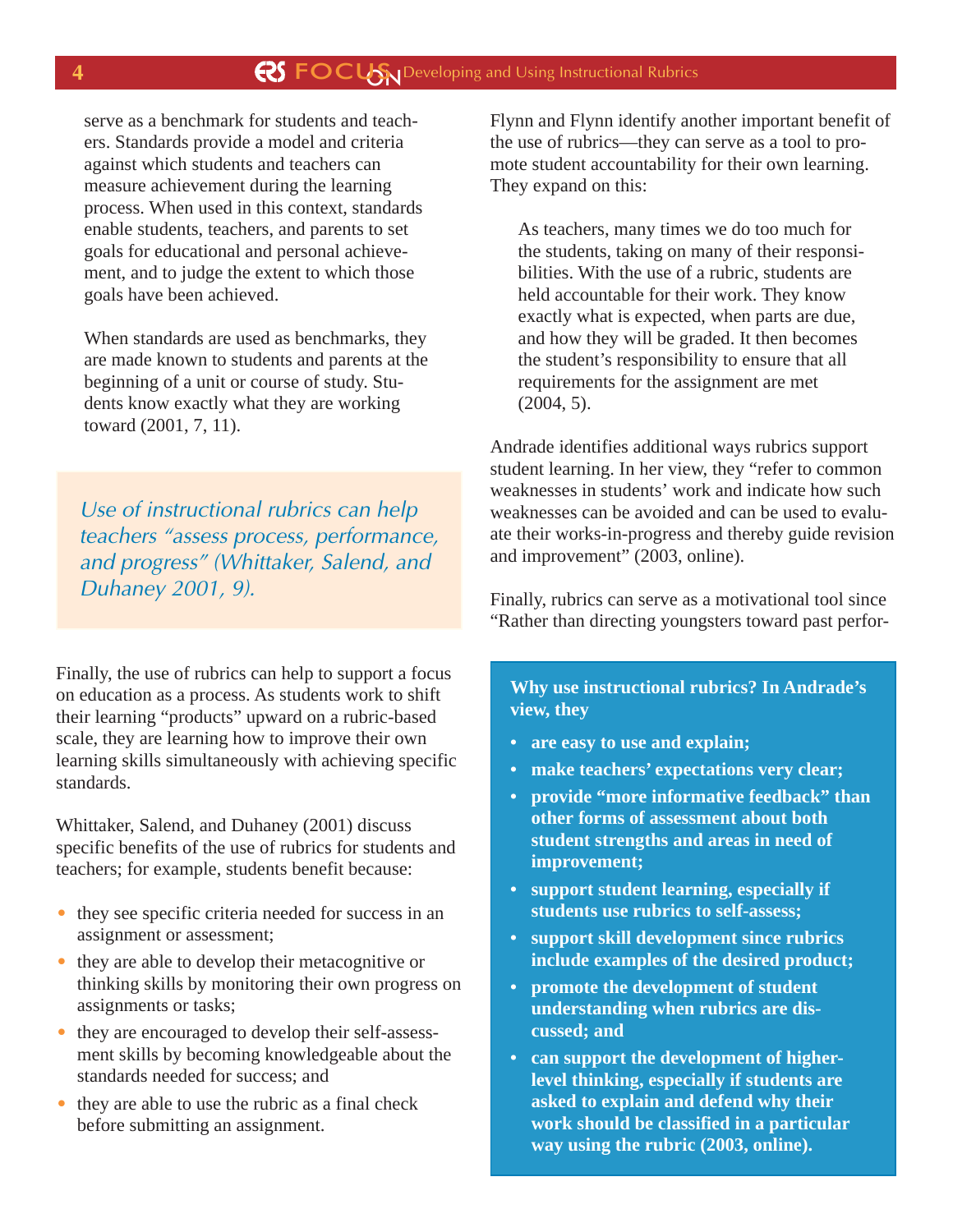mance ('Why did I get a B instead of an A?'), rubrics can teach them to focus on current and future performance ('What steps can I take to progress to the next level?')" (Rose n.d., online).

## **Potential Problems with the Use of Rubrics**

Although they are supportive of the use of rubrics, Glasgow and Hicks also recognize some potential problems. Development of rubrics obviously takes time, and time is a precious and typically scarce commodity for teachers. In addition, rubrics that are not well developed can create a source of confusion for students. Finally, "rubrics can create dependence and not foster 'learning how to learn' strategies unless teachers deliberately build this goal" into instruction (2003, 68).

Popham discusses some "flagrant flaws"—such as excessive detail—seen in some commercial and teacher-developed rubrics. In his view, rubrics should be designed to encourage productive use by teachers and students. Most importantly,

Each evaluative criterion must represent a key attribute of the skill being assessed. [And] each criterion must be teachable in the sense that teachers can help students increase their ability to use the criterion when tackling tasks that require that skill (1997, 75).

Comments such as these make clear the importance of using only well-designed rubrics and educating students about how to use them in ways that support student learning.

### **Types of Rubrics**

Effective rubrics meet the needs of the students and teachers using them and so often are tailored to serve a specific purpose. For example, rubrics can be holistic or analytic, general or task-specific, and used for formative or summative assessment purposes.

• *Holistic rubrics* require teachers to focus on one level or rating of performance that best exemplifies the overall quality of performance or product. They are most often used to provide an overview of student work (Whittaker, Salend, and Duhaney

**Rubric—A set of guidelines for giving scores. A typical rubric states all the dimensions being assessed, contains a scale, and helps the rater place the given work properly on a scale (Jandris 2001, 84).**

**Anchors—The samples of work or performance used to set the specific performance standard for each level of a rubric. Thus, attached to the paragraph describing a level-6 performance in writing would be samples of writing that illustrate what a level-6 performance looks like. The anchor for the top score is often called the "exemplar" (Jandris 2001, 72).**

2001), or when it is difficult to break out individual components of an assignment.

- In contrast, *analytic rubrics* focus on multiple aspects or components of performance and include several different quality indicators. Each is rated separately, allowing teachers to help students focus on all components of the product (Whittaker, Salend, and Duhaney 2001).
- *General rubrics* contain criteria that are general across tasks. This type of rubric allows the same rubric to be used for multiple tasks, but may lack specificity.
- *Task-specific rubrics,* on the other hand, are unique to a specific task and provide a reliable form of assessment to measure performance on a specific task. The drawback of task-specific rubrics, however, is that they are time-consuming to create, and it may be difficult to develop rubrics for all specific tasks (Schreyer Institute for Teaching Excellence 2004).
- Finally, rubrics can be used for both *formative* and *summative* classroom assessments. A rubric that clearly delineates a teacher's expectations for a project or assignment serves as a guide for students and encourages them to monitor their progress toward standards as they work to complete the assignment. When rubrics are used to inform instruction and measure learning progress, they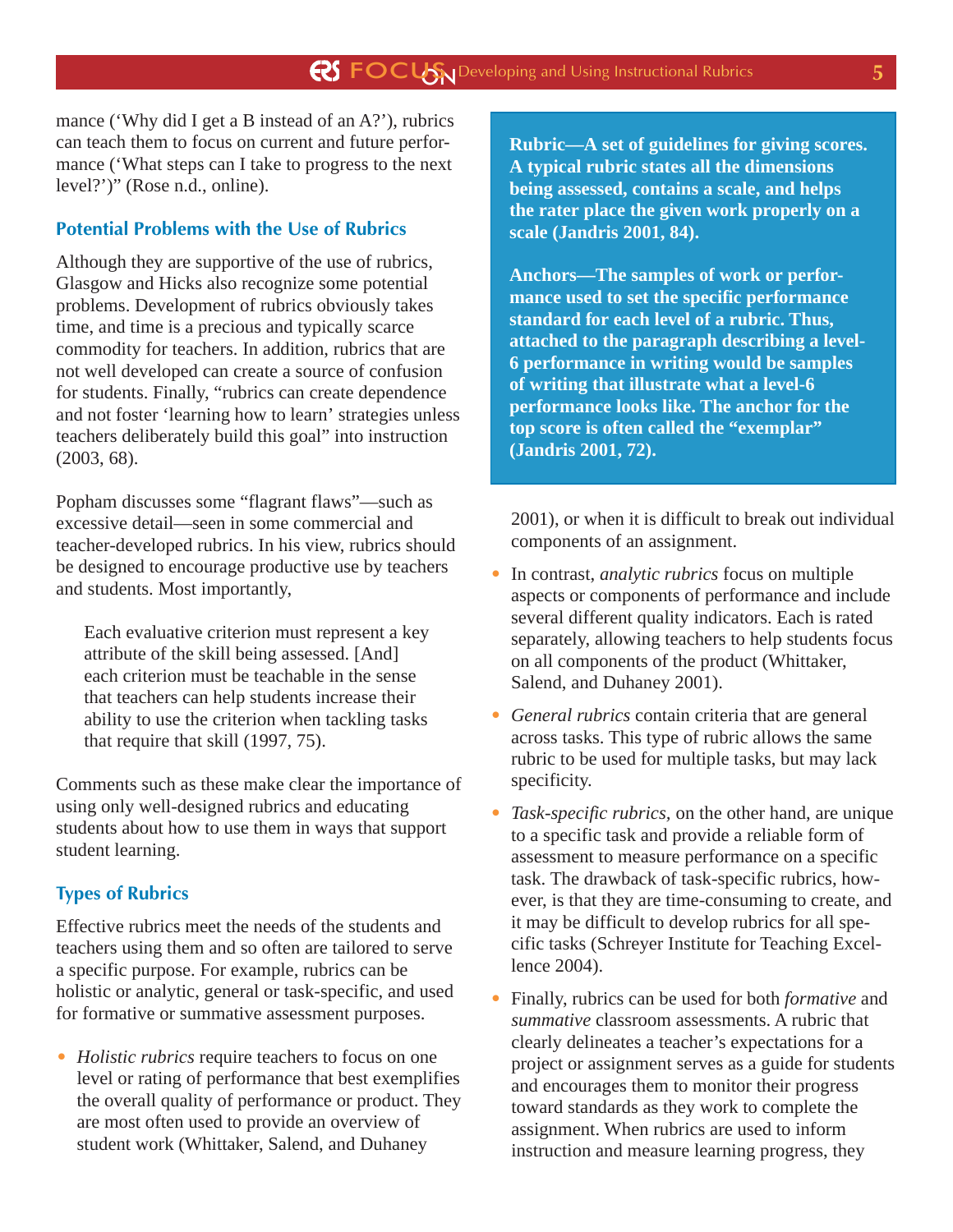## What Type of Rubric Works Best for Your Purposes?

**Use a holistic rubric when:**

- **You want a quick snapshot of achievement.**
- **A single dimension is adequate to define quality.**

**Use an analytic rubric when:**

- **You want to see relative strengths and weaknesses among component tasks.**
- **You want detailed feedback.**
- **You want to assess complicated skills or performance.**
- **You want students to self-assess their understanding or performance.**

**Use a general rubric when:**

- **You want to assess reasoning and skills applicable across tasks.**
- **All students are not doing exactly the same task.**

**Use a task-specific rubric when:**

- **You want to assess knowledge.**
- **When consistency of scoring is extremely important (Schreyer Institute for Teaching Excellence 2004, online).**

serve as a form of formative assessment. Rubrics also can be used to assign a final grade for a project or assignment, thus serving as a form of summative assessment (Jackson and Larkin 2002).

Some examples of rubrics—two best described as analytic and one as holistic—are presented on pages 7-9. The problem-solving rubric developed by Montgomery (figure 1) is analytic. It breaks down problem solving into component skills and describes characteristics of varying levels of competence for each of these. Although it was developed for use in a math class, it could be modified to address the development of more

general problem-solving skills. The model for assessing student writing developed by Scala (figure 2) is another analytic rubric that divides the writing task into subskills and then rates each of these.

In contrast, the North Carolina rubric for assessing writing content (figure 3) would assign a single global—or holistic—score to the product. Each of the scores, however, is aligned with descriptions of what writing at that level of proficiency would look like.

## Developing Effective Rubrics

The standards movement has provided motivation for states and districts to become more actively involved in developing rubrics. Rubrics that parallel standards can provide both concrete targets for teachers and students and a useful way to measure progress toward the standards. However, individual teachers, gradelevel teams, or a school staff may find it helpful to develop additional rubrics for specific purposes.

While there is no "recipe" for creating rubrics, it is important they meet the needs of the students and teachers using them. Shellard and Protheroe remind us "the key to effective use of rubrics is not simply their content. Instead, it is important that rubrics be wellaligned with the task, have meaning for students, and can be applied consistently" (2004, 73).

In the most general sense, the development of rubrics begins with identifying exemplary standards of performance for a particular lesson, activity, or assignment. Teachers should consider the following very basic questions when developing a rubric:

- What is the best that can be done?
- How do I know it is the best?
- What contributes to it being the best?

Some teachers find it helpful to first identify models or samples of high-quality work and to then analyze the characteristics that make the sample "high quality." Or a teacher might begin by identifying the desired outcome and then developing a description of the student performance or product that would demonstrate this achievement of this goal (Phillip 2002).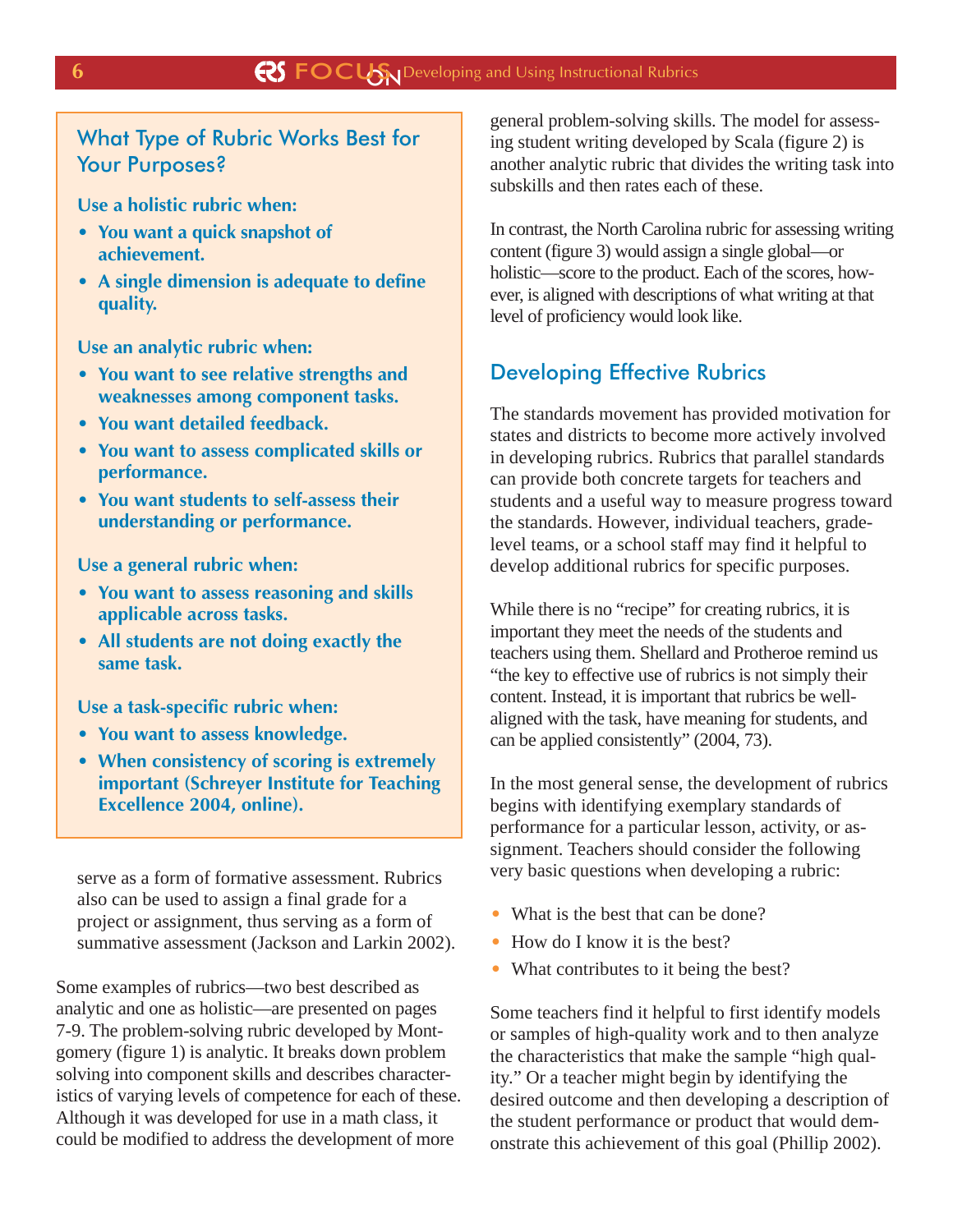| $\bigotimes$ $\bigotimes$ $\bigcup$ $\bigcup$ $\bigotimes$ $\bigcup$ $\bigotimes$ $\bigotimes$ $\bigotimes$ $\bigotimes$ $\bigotimes$ $\bigotimes$ $\bigotimes$ $\bigotimes$ $\bigotimes$ $\bigotimes$ $\bigotimes$ $\bigotimes$ $\bigotimes$ $\bigotimes$ $\bigotimes$ $\bigotimes$ $\bigotimes$ $\bigotimes$ $\bigotimes$ $\bigotimes$ $\bigotimes$ $\bigotimes$ $\bigotimes$ $\bigotimes$ $\bigotimes$ $\bigotimes$ |  |
|------------------------------------------------------------------------------------------------------------------------------------------------------------------------------------------------------------------------------------------------------------------------------------------------------------------------------------------------------------------------------------------------------------------------|--|
|                                                                                                                                                                                                                                                                                                                                                                                                                        |  |
|                                                                                                                                                                                                                                                                                                                                                                                                                        |  |

| <b>Figure 1.-Analytic Problem-Solving Rubric</b> |  |  |
|--------------------------------------------------|--|--|
|                                                  |  |  |

| <b>Skill</b>                      | Level 4                                                                                                  | <b>Level 3</b>                                                                            | Level 2                                                                                                | Level 1                                                                                                                                                 |  |
|-----------------------------------|----------------------------------------------------------------------------------------------------------|-------------------------------------------------------------------------------------------|--------------------------------------------------------------------------------------------------------|---------------------------------------------------------------------------------------------------------------------------------------------------------|--|
| <b>Making a plan</b>              | <b>Develops</b><br>sophisticated<br>strategies and<br>applies them<br>within an effective<br>plan        | Independently<br>chooses<br>appropriate<br>strategies and<br>applies them<br>effectively  | Shows evidence of<br>plans and use of<br>a strategy, which<br>may or may not be<br>applied effectively | Needs teacher<br>assistance to<br>understand the<br>problem                                                                                             |  |
| <b>Solving the</b><br>problem     | Provides a correct<br>and complete<br>solution; may<br>show more than<br>one way to solve<br>the problem | Independently<br>provides a correct<br>and complete<br>solution                           | Makes a minor<br>math error leading<br>to wrong answer<br>or incomplete<br>solution                    | Needs assistance<br>to choose an<br>appropriate<br>strategy; applies<br>a strategy such as<br>"guess and check"<br>in a random way                      |  |
| <b>Describing the</b><br>solution | <b>Explains reasoning</b><br>with clarity,<br>coherence, and<br>insight                                  | Independently<br>explains reasoning<br>in a well-<br>organized way<br>with justifications | Gives an answer<br>and begins to<br>elaborate upon<br>explanations with<br>teacher assistance          | <b>Gives incorrect</b><br>solution even with<br>direction; makes<br>major math errors;<br>explains reasoning<br>in a way that is<br>difficult to follow |  |
| Feedback:                         |                                                                                                          |                                                                                           |                                                                                                        |                                                                                                                                                         |  |
| Source: Montgomery 2000, 326.     |                                                                                                          |                                                                                           |                                                                                                        |                                                                                                                                                         |  |

While the rubric development process requires time and careful reflection, there are some helpful suggestions for how to address the task. Hall and Salmon describe six "steps" to rubric development:

- Describe an exemplary response of all attributes that describe a quality performance.
- Brainstorm the qualities of an exemplary response and all essential components of the desired performance.
- Categorize the criteria—translate the components into descriptors of the task or project.
- Select the rubric format (i.e., analytic or holistic) keeping in mind factors such as the purpose of the

assessment, the expected outcomes, and potential users of the rubric.

- Design the rubric by describing the levels, exemplary to poor.
- Select the scale to be used, keeping in mind that a rubric with too many levels may be confusing to students and difficult to apply (excerpted from Hall and Salmon 2003, 8-9).

Although the steps described above all implicitly address the importance of the "language" of rubrics, it is this aspect of rubric development that is often most challenging. Wiggins provides some general suggestions for the content of rubrics: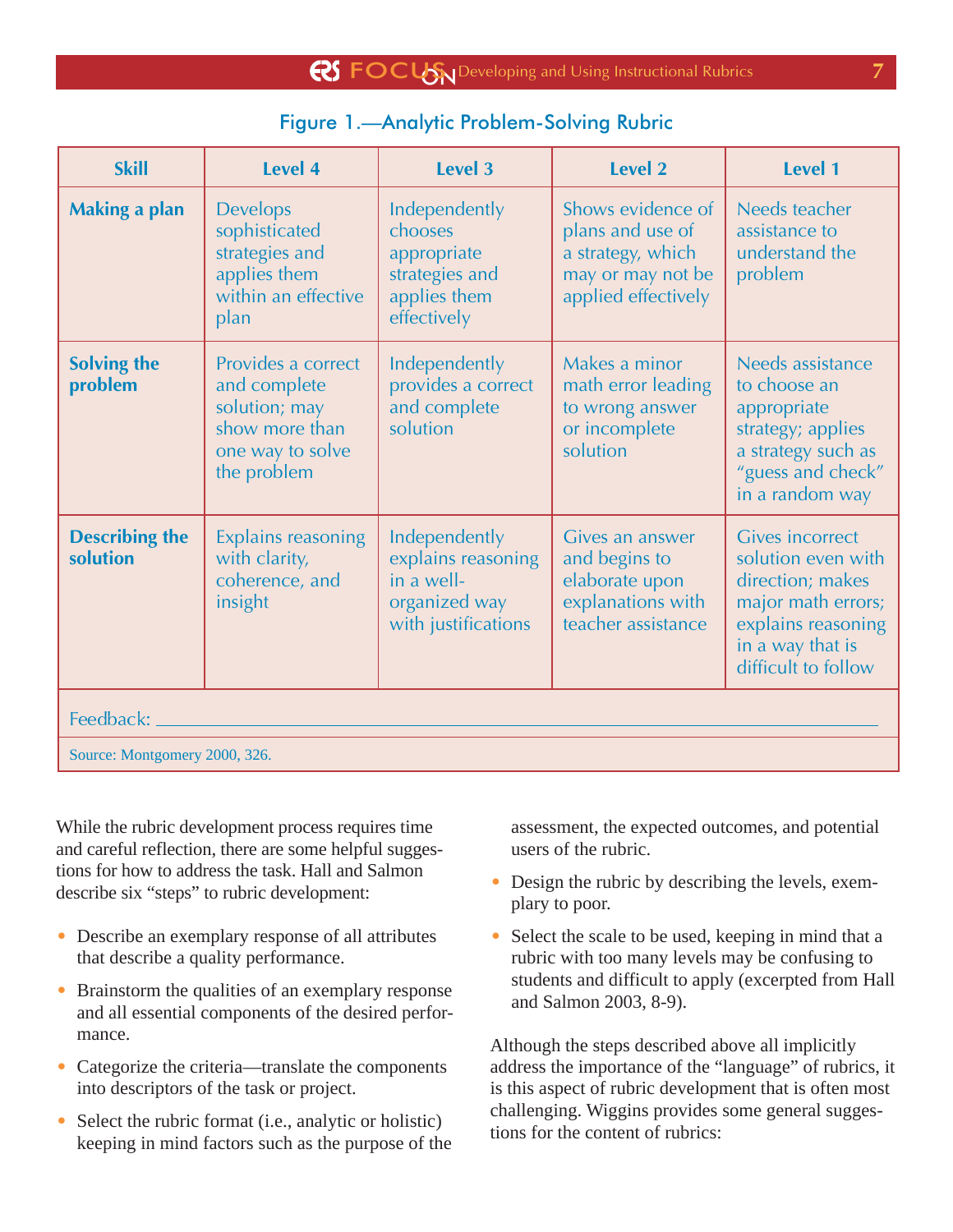| <b>Figure 2.-Criteria for Evaluating Student Writing</b> |  |  |
|----------------------------------------------------------|--|--|
|                                                          |  |  |

|                                                                     | $\overline{\mathbf{4}}$                                                      | $\overline{3}$                                          | $\overline{2}$                                          |                                                      |  |  |
|---------------------------------------------------------------------|------------------------------------------------------------------------------|---------------------------------------------------------|---------------------------------------------------------|------------------------------------------------------|--|--|
| <b>Development of</b><br><b>Topic</b>                               | Original,<br>interesting<br>development of<br>topic                          | Acceptable<br>development of<br>topic                   | Attempts to<br>develop topic<br>but shows<br>weaknesses | Lacks plan to<br>develop topic                       |  |  |
| <b>Organization and</b><br><b>Use of Support</b><br><b>Material</b> | Full development<br>of ideas through<br>excellent use of<br>support material | Adequate use of<br>support material<br>to develop ideas | Little use of<br>support material<br>to develop ideas   | Does not use<br>support material<br>to develop ideas |  |  |
| <b>Sentence Variety</b>                                             | Skillful use of<br>sentence variety                                          | Some sentence<br>variety                                | Little sentence<br>variety                              | Lack of sentence<br>variety                          |  |  |
| <b>Language</b>                                                     | Uses rich<br>vocabulary and<br>images                                        | Uses general<br>language                                | <b>Uses incorrect</b><br>language                       | Frequently<br>uses incorrect<br>language             |  |  |
| <b>Conventions</b>                                                  | Few or no errors                                                             | Errors do not<br>interfere with<br>meaning              | Errors interfere<br>with meaning                        | Errors seriously<br>interfere with<br>meaning        |  |  |
| Source: Scala 2001, 36.                                             |                                                                              |                                                         |                                                         |                                                      |  |  |

- Rubrics should effectively discriminate among the performances. Consider the concept of validity. The rubric should measure what the teacher has determined is important to know/understand/do.
- Rubrics should use language for judgements that can make fine discriminations between performances/products without compromising reliability. Consider reliability as the consistency of what is being measured.
- Rubrics should be both generic and specific. They should relate to general curricular or instructional goals while providing judgements about specific aspects of the performance or product.
- Rubrics should use language (or descriptors) that students can use for self-assessment or self-correction (Wiggins 1998, 184).

When designing rubrics, a common challenge is avoiding unclear language, such as "creative beginning." Montgomery suggests a key to designing effective rubrics is including specific language since "nonspecific, vague words such as creative, interesting, and boring . . . mean different things to different people" (2000, 327). She provides some examples:

- nonspecific—the opening of the oral presentation was creative.
- more specific—the presentation opened with an amusing fact, a short demonstration, a colorful visual, or a personal anecdote about the topic.
- nonspecific—the presentation was boring.
- more specific—the presenter spoke in a monotone (2000, 327).

Goodrich notes that "if a rubric is to teach as well as evaluate, it is essential terms be defined for students" (1996-97, 16). Some teachers approach this problem by discussing criterion terms after distributing a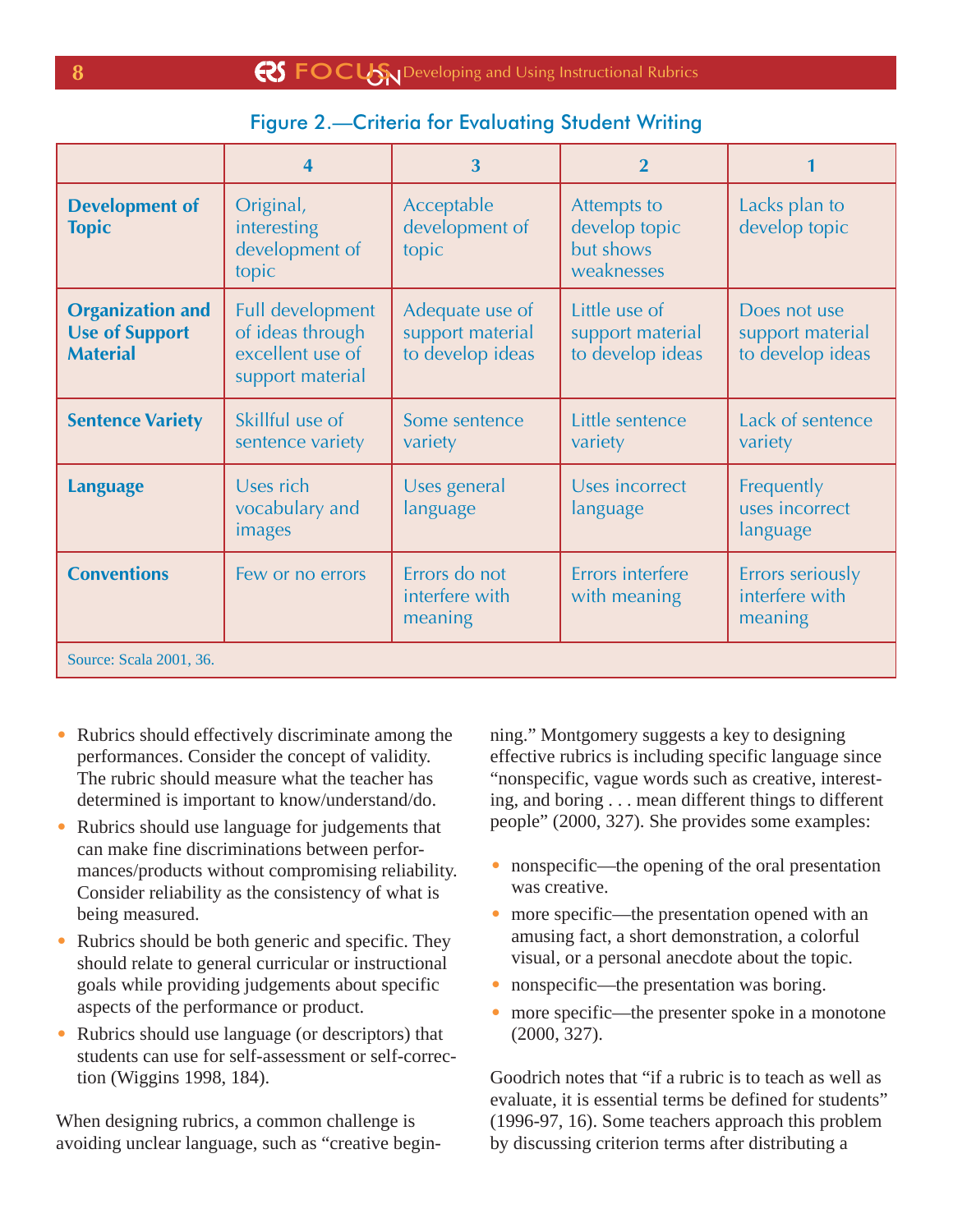## Figure 3.—North Carolina Writing Assessment Scoring Model for Content (Grades 4, 7, and 10)

| <b>Points</b>           | <b>Description</b>                                                                                                                                                                                                                                                                                                                                                                                                                                                                                                                                                                                                                                                                                  |
|-------------------------|-----------------------------------------------------------------------------------------------------------------------------------------------------------------------------------------------------------------------------------------------------------------------------------------------------------------------------------------------------------------------------------------------------------------------------------------------------------------------------------------------------------------------------------------------------------------------------------------------------------------------------------------------------------------------------------------------------|
| $\overline{\mathbf{4}}$ | • Topic/subject is clear, though it may or may not be explicitly stated<br>• Maintains focus on topic/subject throughout the response<br>• Organizational structure establishes relationships between and among ideas and/or events<br>• Consists of a logical progression of ideas and/or events and is unified and complete<br>• Support and elaboration are related to and supportive of the topic/subject<br>• Consists of specific, developed details<br>• Exhibits skillful use of vocabulary that is precise and purposeful<br>• Demonstrates skillful use of sentence fluency                                                                                                               |
| $\overline{3}$          | • Topic/subject is generally clear, though it may or may not be explicitly stated<br>• May exhibit minor lapses in focus on topic/subject<br>· Organizational structure establishes relationships between and among ideas and/or<br>events, although minor lapses may be present<br>• Consists of a logical progression of ideas and/or events and is reasonably complete,<br>although minor lapses may be present<br>Support and elaboration may have minor weaknesses in relatedness to and support of the<br>topic/subject<br>• Consists of some specific details<br>• Exhibits reasonable use of vocabulary that is precise and purposeful<br>• Demonstrates reasonable use of sentence fluency |
| $\overline{2}$          | • Topic/subject may be vague<br>• May lose or may exhibit major lapses in focus on topic/subject<br>• Organizational structure may establish little relationship between and among ideas and/or<br>events<br>• May have major lapses in the logical progression of ideas and/or events and is minimally<br>complete<br>• Support and elaboration may have major weaknesses in relatedness to and support of the<br>topic/subject<br>• Consists of general and/or undeveloped details, which may be presented in a list-like fashion<br>• Exhibits minimal use of vocabulary that is precise and purposeful<br>• Demonstrates minimal use of sentence fluency                                        |
| 1                       | • Topic/subject is unclear or confusing<br>May fail to establish focus on topic/subject<br>• Organizational structure may not establish connection between and among ideas and/or<br>events<br>• May consist of ideas and/or events that are presented in a random fashion and is<br>incomplete or confusing<br>Support and elaboration attempts to support the topic/subject but may be unrelated or<br>confusing<br>• Consists of sparse details<br>• Lacks use of vocabulary that is precise and purposeful<br>• May not demonstrate sentence fluency                                                                                                                                            |
|                         | Source: North Carolina Department of Public Instruction 2003, online.                                                                                                                                                                                                                                                                                                                                                                                                                                                                                                                                                                                                                               |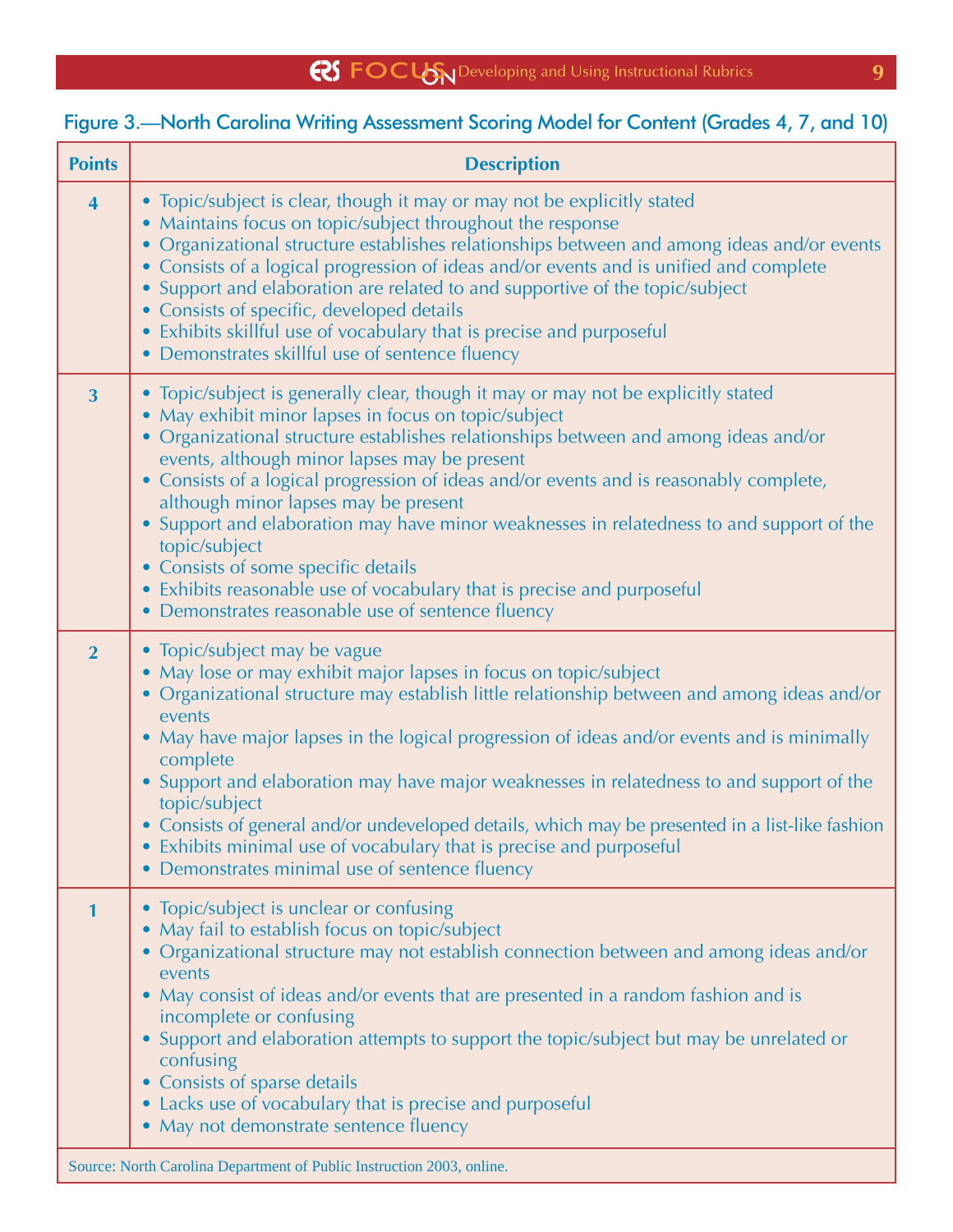**A good rubric should:**

- **address all relevant content and performance objectives;**
- **• define standards and help students achieve them by providing criteria with which they can evaluate their own work;**
- **• be easy to understand and use;**
- **• be applicable to a variety of tasks;**
- **provide all students with an opportunity to succeed at some level; and**
- **• yield consistent results, even when administered by different scorers (Starr 2000, online).**

rubric. Another alternative is to list ways in which students could meet a criterion.

## Personalizing the Rubric

Arter and McTighe (2000) present an adaptation of a rubric developed for mathematics problem solving that contains two interesting characteristics. First, each section is introduced by a key question. Second, the language—for example, "your strategies" or "you used"—is intended to speak directly to students as they use the rubrics. Figure 4 presents the "Strategies and Reasoning" portion of the rubric.

Another challenge when designing rubrics is avoiding unnecessarily negative language that may also be too vague to be helpful. For example, the use of the word "boring" doesn't tell students much about the action, or how the description could be improved. A better alternative is to describe the action or scenario described as "boring" and to compare it with the highest level of quality. Doing so helps students to know exactly what they did wrong and how they can do better next time (Goodrich 1996-97).

Articulating gradations of quality also can be a challenge. To overcome this obstacle, Goodrich suggests spending time "thinking about criteria and how best

to chunk them before going on to define the levels of quality" (1996-97, 16-17).

After developing a rubric, test it by asking students or other teachers to apply it. Does the rubric support consistency of rating? Are there areas of the rubric that are less clear than others? Spending some time on this step is likely to make the rubric a more useful tool for both you and your students. Finally, periodically revisit the rubric, re-evaluate, and—perhaps redesign it in response to changes in instructional goals and student needs.

## Evaluating Rubrics

The potential advantages of using rubrics have been briefly discussed. However, much depends on the quality of the rubrics themselves. Poorly written rubrics—perhaps those including vague or undefined terms—are unlikely to be a helpful resource for either teachers or students. Thus, an important step that should precede using a rubric to evaluate student work or presenting the rubric to students should be evaluating the rubric from several perspectives. Features of effective assessment criteria developed by the Northwest Educational Regional Laboratory apply equally well to rubrics. For example, effective criteria:

- *Are clear enough when everyone can* list the criteria, provide the same definition for features listed in the criteria, identify the same samples of strong and weak performance, and use the same words for describing why the samples are strong or weak; and
- *Are the "right" ones when:*
	- No performance that is weak has to be judged strong using the criteria.
	- No performance that is strong has to be judged weak using the criteria.
	- After repeated use, one can't think of anything else that needs to be included or left out.
	- Teachers, students, and parents consistently reproduce the criteria when asked to sort work for quality and describe the reasons for their judgments (excerpted from 1998, online).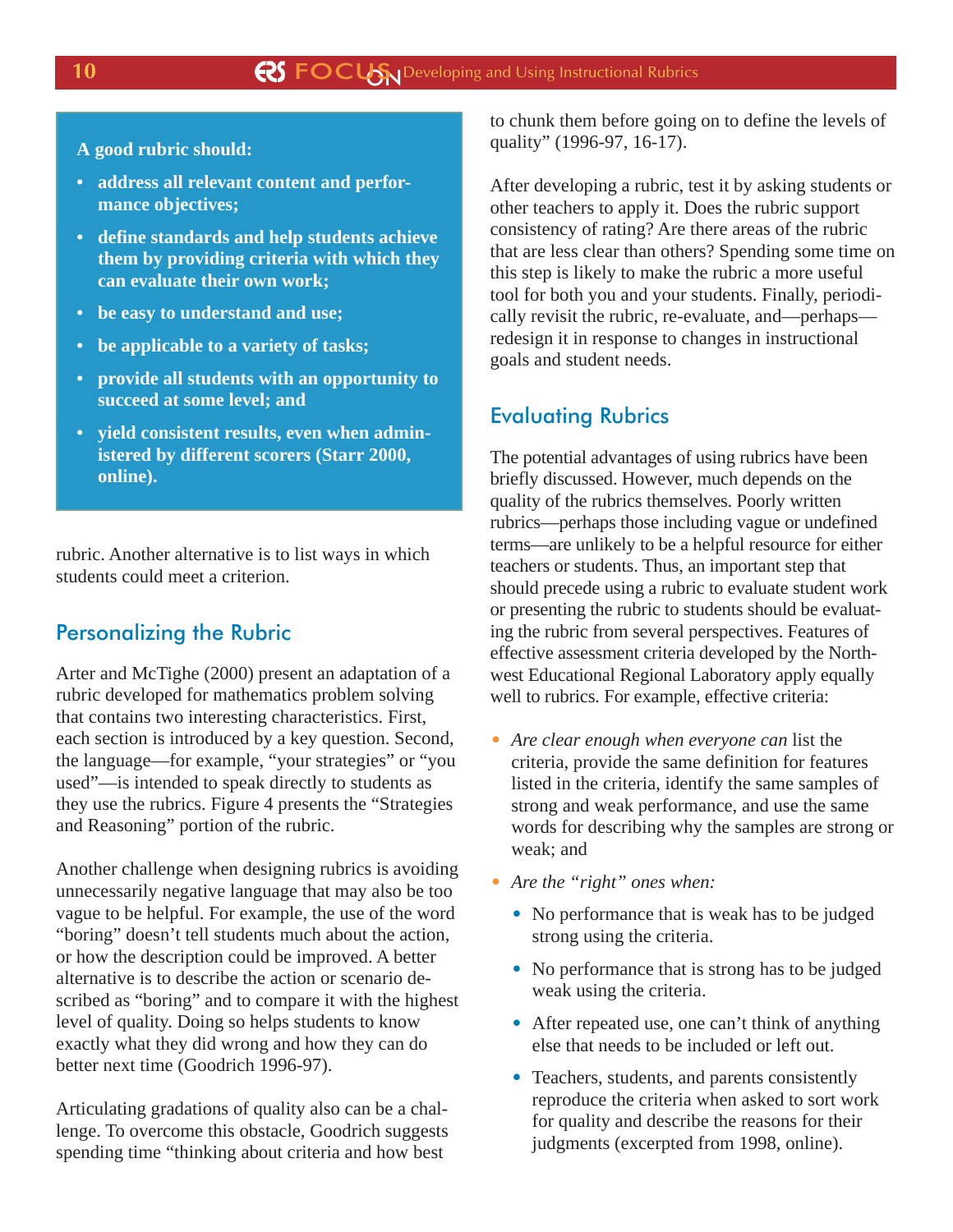## Figure 4.—Rubric for Assessing Strategies and Reasoning

Key Question for Strategies and Reasoning: Is there evidence that the student proceeded from a plan, applied appropriate strategies, and followed a logical and verifiable process toward a solution?

| <b>EMERGING</b>                                                                                                                                                                                                                                                                                                                                                                                             | <b>DEVELOPING</b>                                                                                                                                                                                                                                                                                                                                                         | <b>PROFICIENT</b>                                                                                                                                                                                                                                                                                                 | <b>EXEMPLARY</b>                                                                                                                                                                                                                                                                                                                                                                     |
|-------------------------------------------------------------------------------------------------------------------------------------------------------------------------------------------------------------------------------------------------------------------------------------------------------------------------------------------------------------------------------------------------------------|---------------------------------------------------------------------------------------------------------------------------------------------------------------------------------------------------------------------------------------------------------------------------------------------------------------------------------------------------------------------------|-------------------------------------------------------------------------------------------------------------------------------------------------------------------------------------------------------------------------------------------------------------------------------------------------------------------|--------------------------------------------------------------------------------------------------------------------------------------------------------------------------------------------------------------------------------------------------------------------------------------------------------------------------------------------------------------------------------------|
| • Your strategies were<br>not appropriate for<br>the problem.<br>• You didn't seem to<br>know where to begin.<br>• Your reasoning did<br>not support your<br>work.<br>• There was no<br>apparent relationship<br>between your<br>representations and<br>the task.<br>• There was no<br>apparent logic to<br>your solution.<br>• Your approach to<br>the problem would<br>not lead to a correct<br>solution. | • You used an<br>oversimplified<br>approach to the<br>problem.<br>• You offered little or<br>no explanation of<br>your strategies.<br>• Some of your<br>representations<br>accurately depicted<br>aspects of the<br>problem.<br>• You sometimes made<br>leaps in your logic<br>that were hard to<br>follow.<br>• Your process led to<br>a partially complete<br>solution. | • You chose appropriate,<br>efficient strategies for<br>solving the problem.<br>• You justified each<br>step of your work.<br>• Your representation(s)<br>fit the task.<br>• The logic of your<br>solution was<br>apparent.<br>• Your process would<br>lead to a complete,<br>correct solution of<br>the problem. | • You chose innovative<br>and insightful<br>strategies for solving<br>the problem.<br>• You proved that<br>your solution was<br>correct and that your<br>approach was valid.<br>• You provided<br>examples and/or<br>counterexamples<br>to support your<br>solution.<br>• You used a<br>sophisticated<br>approach to solve<br>the problem (Arter<br>and McTighe 2000,<br>$110-111$ . |

"Although the format of an instructional rubric can vary, all rubrics have two features in common: (1) a list of criteria, or 'what counts' in a project or assignment; and (2) gradations of quality, with descriptions of strong, middling, and problematic student work" (Andrade 2003, online).

Arter and McTighe describe a "rubric for evaluating the quality of rubrics" (2000, 45)—what they call a metarubric. This metarubric includes four traits content, clarity, practicality, and technical soundness. Rubrics are evaluated from the perspective of each of these traits using a three-point scale: 3=ready to roll, 2=on its way but needs revision, and 1=not ready for prime time. For example, a rubric could be assessed as "ready to roll" on the trait of clarity if two teachers would be likely to give a product or performance the same rating. It would be "on its way but needs revision" if teachers might agree on some aspects but not on others. And it would be "not ready for prime time" if the language used is vague, with definitions lacking for important terms.

Finally, the Chicago Public Schools district provides some questions for teachers to ask when selecting or evaluating a rubric:

• Does the rubric relate to the outcome(s) being measured?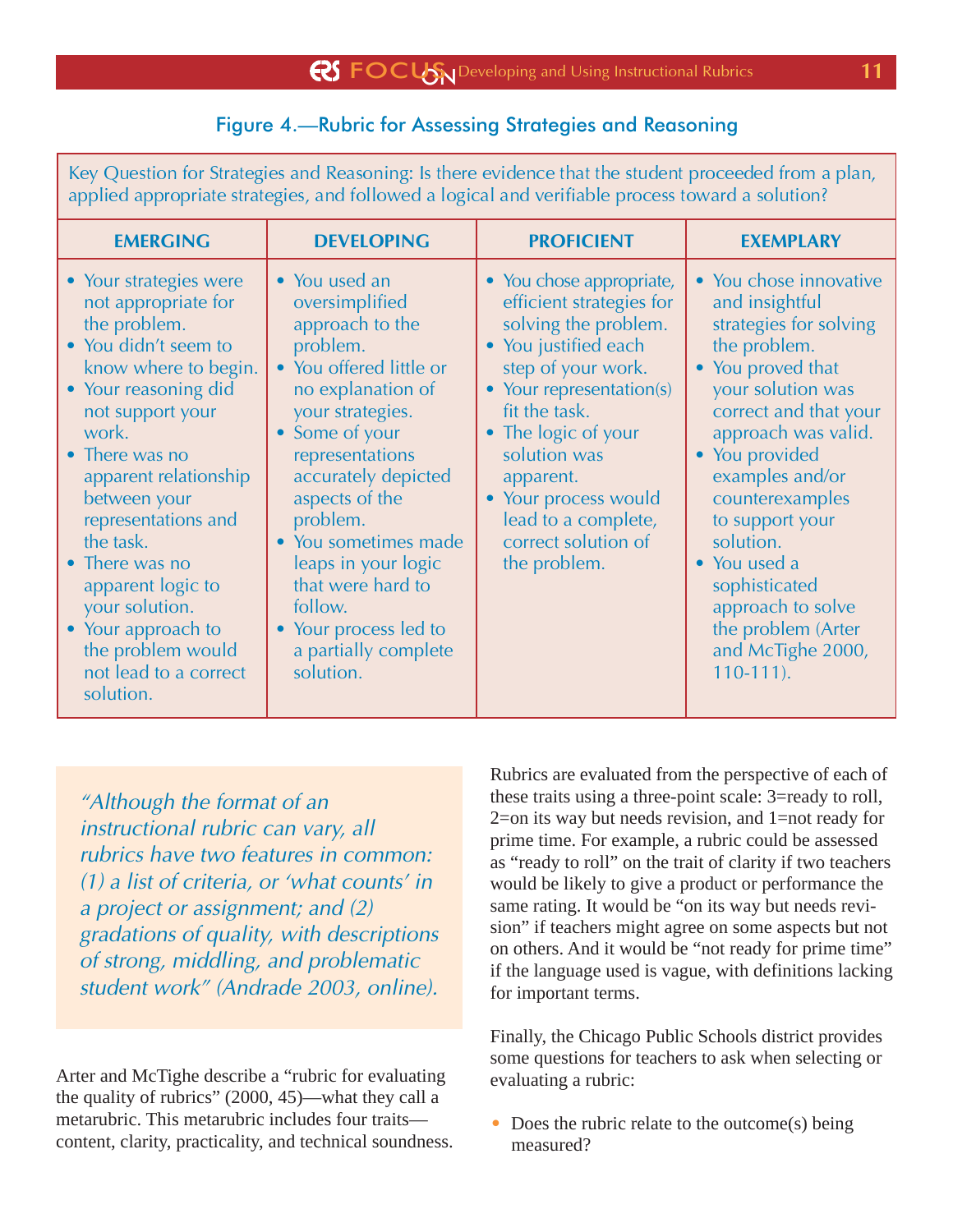- Does it address anything extraneous?
- Does the rubric cover important dimensions of student performance?
- Do the criteria reflect current conceptions of "excellence" in the field?
- Are the categories or scales well-defined?
- Is there a clear basis for assigning scores at each scale point?
- Can the rubric be applied consistently by different scorers?
- Can the rubric be understood by students and parents?
- Is the rubric developmentally appropriate?
- Can the rubric be applied to a variety of tasks?
- Is the rubric fair and free from bias?
- Is the rubric useful, feasible, manageable, and practical? (2000, online).

"The goal of assessment should not be only to earn grades. The goal of assessment should be to help students know 'how to win again.' Clear performance criteria have this effect."

"The criteria developed to judge the quality of student work are also critical to making performance assessment a powerful tool for learning because the criteria clearly communicate what is valued in the work—what it takes to be successful. These criteria for quality are teachable to students, allowing them access to the 'secrets' of success" (Northwest Regional Educational Laboratory 1998, online).

## Involving Students in Rubric Development and Use

Jandris (2001) views well-developed assessment strategies as addressing two key student questions: Am I meeting the teacher's standards? And, what help do I need to succeed? Effectively designed rubrics certainly can help to answer these questions, and involving students in rubric development can ensure the rubrics provide a clear sense of direction.

Rubrics can be created jointly between teachers and students. Students—with a teacher's guidance—can develop performance criteria, thus learning how a task, performance, or assignment will be evaluated. Involving students in this manner helps to clarify the key components of the performance or task and aids student understanding.

In addition, it helps to further the goal of involving students as active participants in their own learning. Student-developed rubrics encourage learners to participate in the grading process—an act that helps students become more thoughtful judges of their own and others' work. Finally, kindergarten teacher Charlotte Sassman explains that she involves her students in rubric development because "then it is much easier to hold them to its standards" (Rose n.d., online).

Goodrich describes a multistep process for educating students about rubrics—and then involving them in the development of rubrics for a specific purpose:

- *Step 1:* Review models. Show both good and bad models. Discuss what is good. Identify characteristics of models.
- *Step 2:* Identify criteria. Discuss quality work. Make list of criteria.
- *Step 3:* Identify levels of quality. Develop continuum by describing worst and best. Expand continuum by gradations between worst and best.
- *Step 4:* Practice using rubric. Assess models identified in Step 1. Discuss why products are evaluated at given level.

#### **12**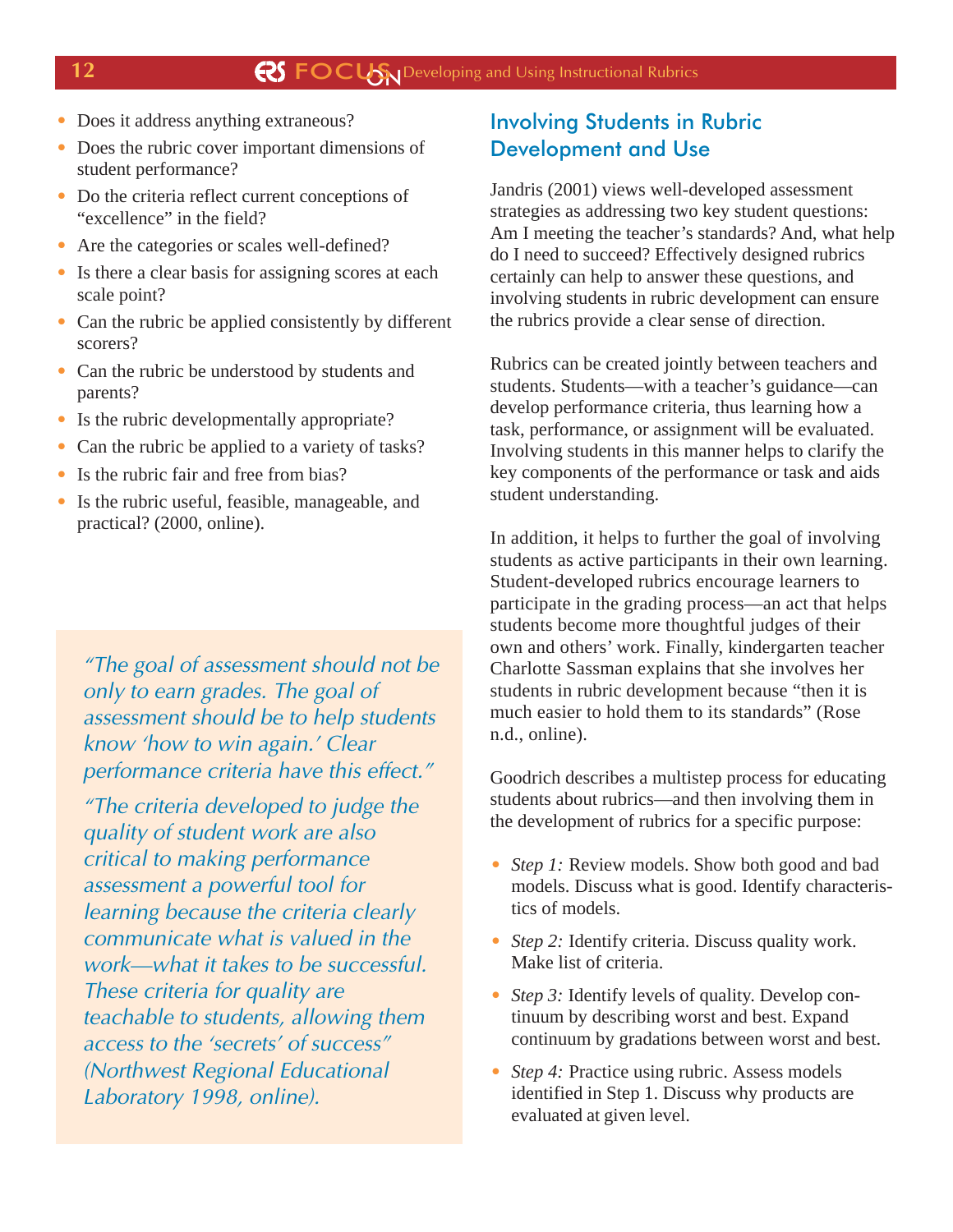## Figure 5.—Classroom Writing Criteria Chart: What Do Good Writers Do?

#### **Writing Process** • Choose a good topic • Keep a journal • Confer with the teacher • Confer with other students • Use revision strategies • Make several drafts • Share what they write **Qualities of Good Writing** • Include beginning, middle, and end • Start sentences in different ways • Use powerful verbs • Use lots of details • Make sure it makes sense **Grammar, Spelling, and Mechanics** • Check spelling • Check for capitals at beginning of sentences • Write neatly

Source: Strickland, Ganske, and Monroe 2002, 199.

| Things I am doing well in writing                 | One thing I need to work on |  |  |  |
|---------------------------------------------------|-----------------------------|--|--|--|
|                                                   |                             |  |  |  |
|                                                   |                             |  |  |  |
|                                                   |                             |  |  |  |
|                                                   |                             |  |  |  |
| Source: Strickland, Ganske, and Monroe 2002, 199. |                             |  |  |  |

## Figure 6.—Student Self-Evaluation T-Chart

- *Step 5:* Have students self-assess work. Have students peer-assess work. Provide teacher feedback on progress.
- *Step 6:* Have students revise work based upon feedback.
- *Step 7:* Assess by teacher using the same rubric students have used for peer and self-assessment (adapted from Goodrich 1996-97, 15-16).

Hall and Salmon (2003) describe an activity—Determining the World's Best Chocolate Chip Cookie that can be used to help even young children understand rubrics and rubric development. Students describe how the world's best chocolate cookie would taste and then brainstorm essential components. In groups or as a class, they develop a rubric—including a scale including terms such as outstanding and poor—that could be used to assess cookies.

Another activity used two Web sites identified by a teacher as exemplary and poor. The class reviewed the Web sites and discussed features of each that made one site outstanding and the other inadequate from the standpoint of three major categories—content, design, and literacy skills. Students worked in groups—then as a class—to develop indicators for the three categories that could be used to evaluate Web sites. Using the indicators, students evaluated other Web sites and then discussed how they had applied the rubric (Whittaker, Salend, and Duhaney 2001).

The above examples involved students in rubric development and also provided an opportunity for students to learn how to use rubrics. Whittaker, Salend, and Duhaney (2001) view this step as critical. Students—especially those who are inexperienced in the use of rubrics—will benefit from opportunities for guided practice with rubrics. In addition, this practice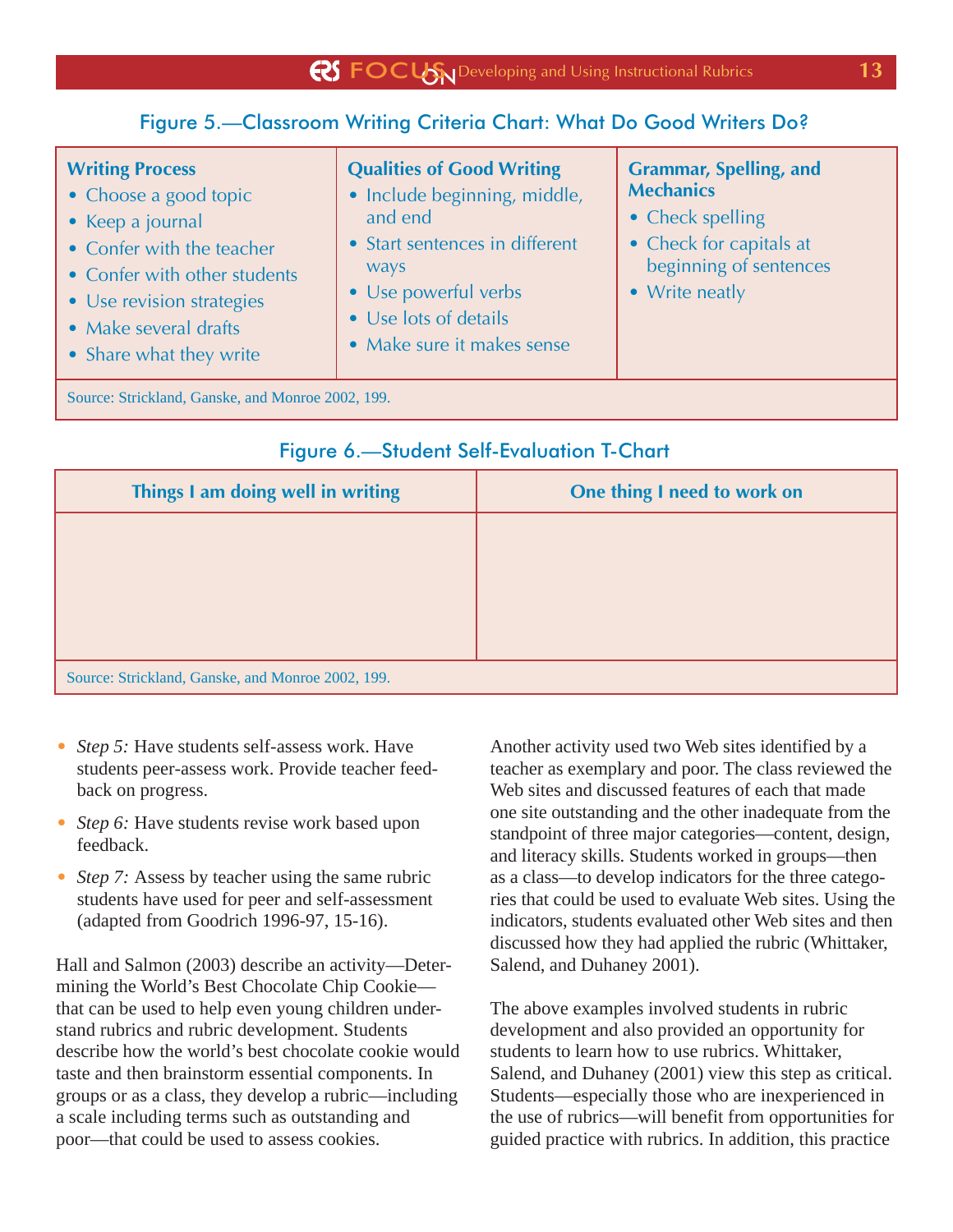time can help identify areas of the rubric that may need clarification.

Teachers can strengthen the instructional benefits of rubrics by consistently encouraging students to use them to:

- assess what they have been asked to do before beginning an assignment;
- monitor their own progress while working on an assignment; and
- "use the rubric as a final checkpoint before turning in the assignment" (Jackson and Larkin 2002, 41).

Rubrics also can be used to encourage students to focus on process as well as product. For example, one teacher asked her students two questions: "What do good writers do?" and "What makes writing good?" As students voiced their suggestions, the teacher wrote their ideas on chart paper. She demonstrated to her students that their answers fell into three categories—writing process; qualities of good writing; and grammar, spelling, and mechanics—and helped her students sort their responses into these categories. After this session, the teacher copied the chart onto poster board and displayed it in the classroom for students to use as a reference (Strickland, Ganske, and Monroe 2002) (see figure 5 on page 13).

To help them assess their progress on all three aspects identified, students were given a T-chart (see figure 6) on which they recorded at least one thing from each of the three categories of process, content, and mechanics that they were doing well and one thing from each category that they needed to work on. Students kept their T-charts in their writing folders and referred to them over several weeks as the teacher helped each

of them focus on areas identified as needing more work (Strickland, Ganske, and Monroe 2002).

This focus on process may be especially helpful to students who—for whatever reason—have less than efficient approaches to learning. Rubrics can assist learners in developing self-regulation or self-management skills by focusing on factors such as homework completion and submission, the neatness of the work, or indicators a student has read the assignment.

Finally, Goodrich cautions against asking students to use rubrics to assign themselves a grade that "counts." In her view, "the point is for the rubric to help students learn more and produce better final products, so including self-assessments in grades is unnecessary and can compromise students' honesty" (1996-97, 17).

## In Summary

Andrade provides an excellent overview of the potential advantages of making rubrics part of every teacher's assessment toolbox. In her view, effective rubrics:

are also teaching tools that support student learning and the development of sophisticated thinking skills. When used correctly, they serve the purposes of learning as well as of evaluation and accountability. Like other authentic approaches to assessment, rubrics blur the distinction between instruction and assessment (2003, online).

At their very best, rubrics reflect standards and student needs. They are well-written and provide concrete indicators of what students should be working toward. Finally, time and instruction are provided for students to learn how to use rubrics effectively.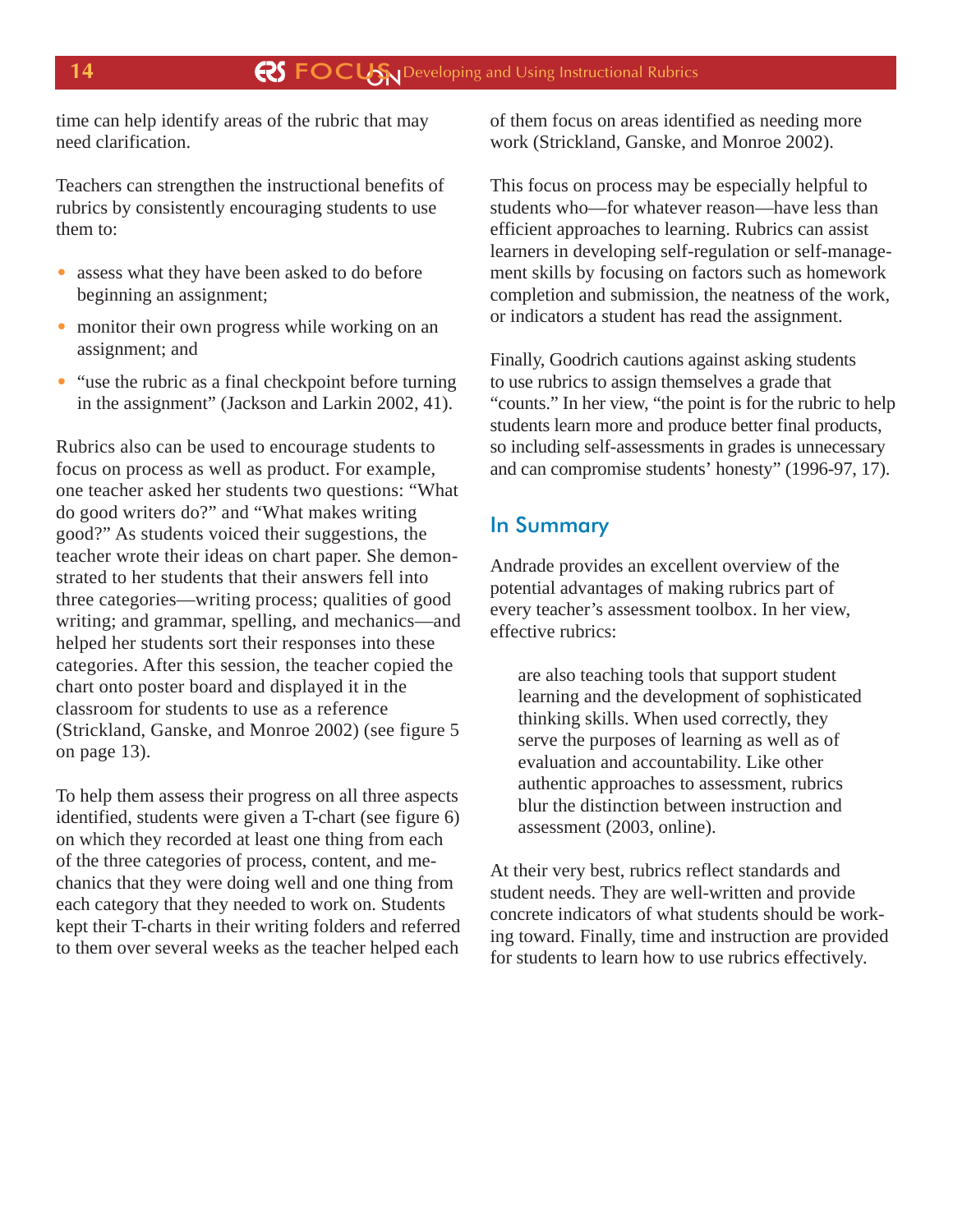## **References**

- Alaska Department of Education and Early Development. (1996). *A collection of assessment strategies.* Retrieved from http://www.educ.state.ak.us/tls/frameworks/ mathsci/ms5\_2as1.htm
- Andrade, H.G. (2003). *Rubrics and self-assessment project*. Retrieved from http://www.pz.harvard.edu/Research/ RubricSelf.htm

Arter, J., & McTighe, J. (2000). *Scoring rubrics in the classroom: Using performance criteria for assessing and improving student performance.* Thousand Oaks, CA: Corwin Press, Inc.

Chicago Public Schools. (2000). Developing a scoring rubric. Retrieved from http://intranet.cps.k12.il.us/Assessments/ Ideas\_and\_Rubrics/Create\_Rubric/Step\_7/step\_7.html

- Dunne, D.W. (2000). Teachers learn from looking together at student work. *Education World.* Retrieved from http:// www.education-world.com/a\_curr/curr246.shtml
- Flynn, L.A., & Flynn, E.M. (2004). *Teaching writing with rubrics: Practical strategies and lesson plans for grades 2-8.* Thousand Oaks, CA: Corwin Press, Inc.
- Glasgow, N.A., & Hicks, C.D. (2003). *What successful teachers do: 91 research-based classroom strategies for new and veteran teachers.* Thousand Oaks, CA: Corwin Press, Inc.
- Goodrich, H. (1996-97). Understanding rubrics. *Educational Leadership* (December 1996/January 1997): 14-17.
- Hall, E.W., & Salmon, S.J. (2003). Chocolate cookies and rubrics: Helping students understand rubrics in inclusive settings. *Teaching Exceptional Children* (March/April 2003): 8-11.
- Jackson, C.W., & Larkin, M.J. (2002). RUBRIC: Teaching students to use grading rubrics. *Teaching Exceptional Children* (September/October), 40-44.
- Jandris, T.P. (2001). *Essentials for principals: Data-based decision-making.* Alexandria, VA: National Association of Elementary School Principals and Arlington, VA: Educational Research Service.
- Montgomery, K. (2000). Classroom rubrics: Systematizing what teachers do naturally. *The Clearing House* (July/ August 2000), 324-328.
- North Carolina Department of Public Instruction. (1999). *Classroom assessment: Linking instruction and assessment.* Raleigh, NC: State Board of Education. Retrieved from http://149.168.35.203/publications\_html/ Ls111/Ls111.htm
- North Carolina Department of Public Instruction. (2003). *Understanding the North Carolina writing assessment scoring model at grades 4,7, and 10*. Raleigh, NC:

Author. Retrieved from http://www.ncpublicschools.org/ accountability/testing/writing/WAScoringCriteria/ pg7.html

- Northwest Regional Educational Laboratory. (1997). *Assessment strategies to inform science and mathematics instruction: It's just good teaching*. Portland, OR: Author. Retrieved from http://www.nwrel.org/msec/ images/resources/justgood/06.97.pdf
- Northwest Regional Educational Laboratory. (1998). Integrating assessment and instruction: Using assessment as a tool for learning. *Toolkit 98.* Retrieved from http:// www.nwrel.org/assessment/toolkit98/integrate3.html
- Phillip, C. (2002). Clear expectations: Rubrics and scoring guides. *Knowledge Quest* (November/December), 26-27.
- Popham, W.J. (1997). What's wrong—and what's right with rubrics. *Educational Leadership* (October 1997), 72-75.
- Rose, M. (n.d.). *Make room for rubrics*. Retrieved from http://teacher.scholastic.com/professional/assessment/ roomforubrics.htm
- Scala, M.C. (2001). *Working together: Reading and writing in inclusive classrooms.* Newark, DE: International Reading Association.
- Schreyer Institute for Teaching Excellence. (2004). *The basics about rubrics*. Retrieved from http:// www.inov8.psu.edu/toolbox/RubricBasics.pdf
- Shellard, E., & Protheroe, N. (2004). *What we know about: Writing across the curriculum to increase student learning in the middle and high school.* Arlington, VA: Educational Research Service.
- Starr, L. (2000). *Creating rubrics: Tools you can use*. Retrieved from http://www.education-world.com/a\_curr/ curr248.shtml
- Strickland, D.S., Ganske, K., & Monroe, J.K. (2002). *Supporting struggling readers and writers: Strategies for classroom intervention.* Portland, ME: Stenhouse Publishers and Newark, DE: International Reading Association.
- Whittaker, C.R., Salend, S.J., & Duhaney, D. (2001). Creating instructional rubrics for inclusive classrooms. *Teaching Exceptional Children* (November/December 2001), 8-13.
- Wiggins, G. (1998). *Educative assessment: Designing assessments to inform and improve student performance.* San Francisco: John Wiley & Sons, Inc.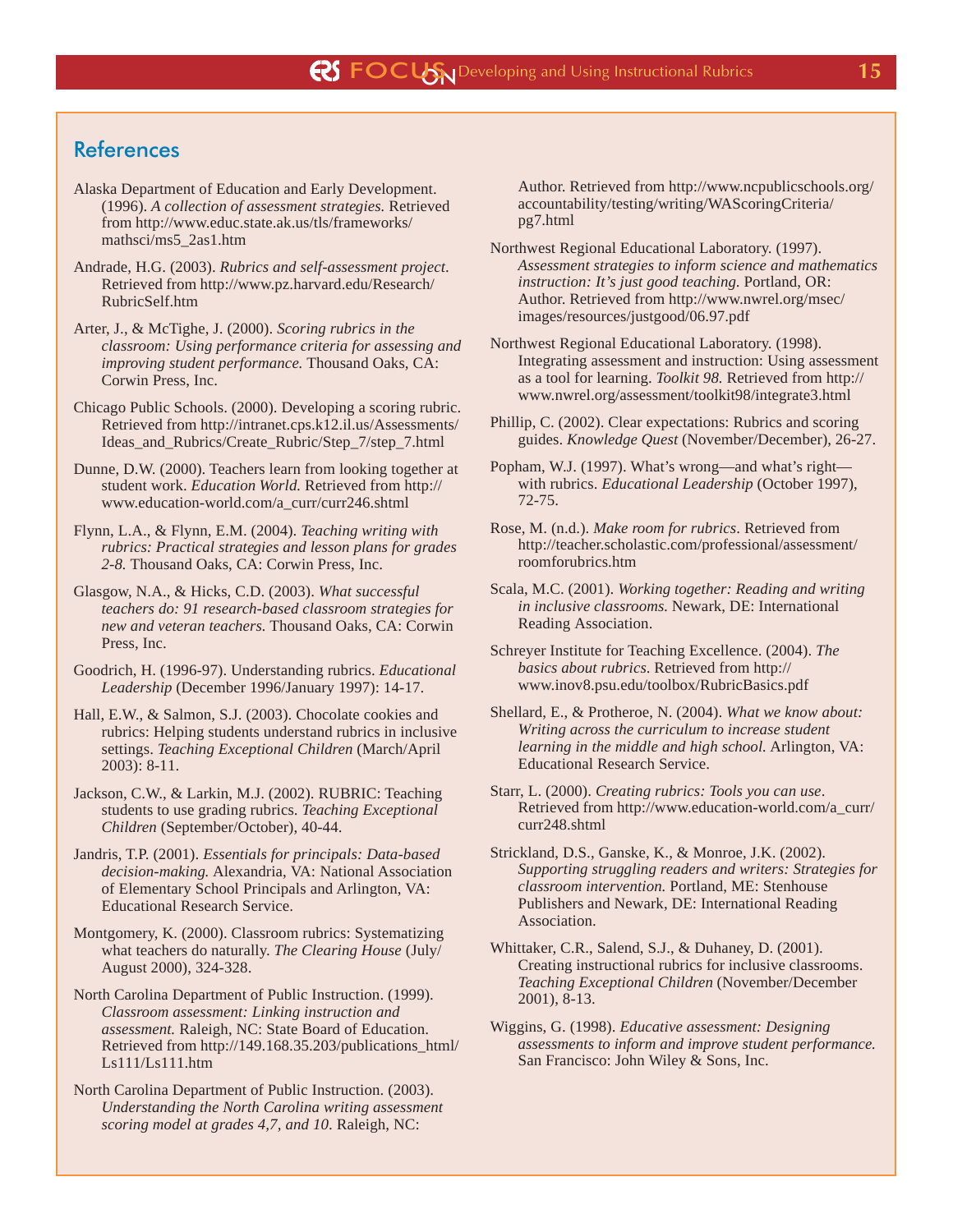## **Practice** In

*The articles featured in In Practice are gleaned from descriptions of educators' experiences developing and maintaining successful programs and practices.*

*The following In Practice excerpts describe different approaches to developing and using instructional rubrics.*

## Creating Rubrics through "Negotiable Contracting"

Some New York City schools are using an approach termed "negotiable contracting" to involve their students in the assessment and rubric development process. Stix describes elements of the process in a document from the U.S. Department of Education:

Before the teacher presents his or her own expectations of the work, (s)he asks students their opinion of what *they* think would constitute quality work. Across the "negotiating table," teacher and class arrive at a consensus that is mutually acceptable. The result is that students feel like valued participants in the assessment process. Thus, they are motivated to strive toward those criteria-based standards (1997, online).

Stix uses an example from the social studies classroom of Martha Polin, a former teacher and current school principal:

Let's take as an example a social studies teacher . . . Mrs. Martha Polin, who assigned her students the task of creating a mural for a geography lesson. Before they began any work on the murals, she arranged the class in cooperative learning groups and asked them to consider, "If you were me, what qualities would *you* look for in deciding how to grade each mural? Come up with six criteria that you would look for." After allowing time for discussion, Mrs. Polin asked each group to rank the qualities they had selected in order of importance, from most important to least important.

Next, each group presented its top criteria to the class. Mrs. Polin listed these criteria on the board and the class was asked to choose which ones were most relevant to the lesson. With the teacher's guidance, they agreed on three qualities: 1) detail and depth; 2) a clear focal point; and 3) high-quality design. They then were asked, "What should be considered 'poor,' 'fair,' 'good,' and 'excellent' performance for each criterion?" One student suggests that a poor mural would have most of the facts wrong, and the other students readily agree. "What about if only some of the facts are wrong?" Mrs. Polin asks…. Finally, after some more discussion, a consensus is reached among the class that getting only some of the facts wrong would earn a "fair" grade. After more discussion, they also decide that getting all the facts right should earn a "good" grade while getting an exceptional amount of accurate, interesting information from unusual sources would earn a rating of "excellent" (1997, online).

The negotiation process helped students develop a better understanding of expectations for their mural project. In addition, the process provided an opportunity for active student involvement in developing a rating system that would have a direct impact on their grades.

**Source:** Adapted from Stix, A. (1997). *Creating rubrics through negotiable contracting and assessment.* U.S. Department of Education. Retrieved from http:// www.interactiveclassroom.com/006%20- %20Creating%20Rubrics.pdf

## Schoolwide Writing Rubric **(Sunset Middle School, Longmont, Colo.)**

Teachers at Sunset Middle School—including those teaching electives—collaborated on developing a rubric (see page 17) for evaluating written assignments. All teachers agreed to use the rubric, although language arts teachers sometimes use more detailed rubrics for specific assignments.

Since use of the rubric first began in 2001, the number of students at the proficient and advanced levels in writing have increased at every grade level. Principal Brian Childress recommends that schools looking to implement similar programs first "develop a culture of excellence and then encourage staff to come up with ways to improve their craft."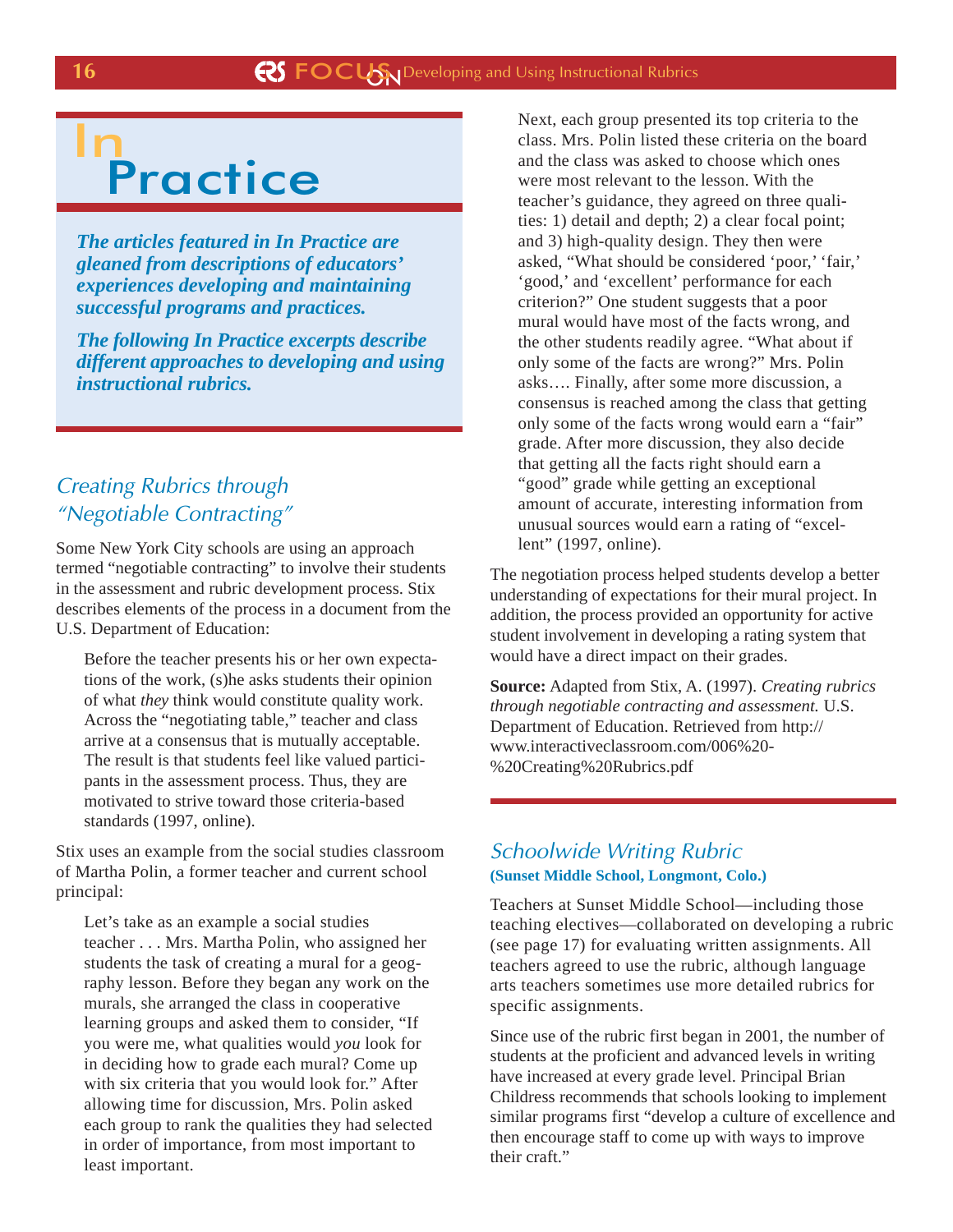Г

| <b>Sunset Middle School Schoolwide Writing Rubric</b>                                   |                                                                                                                                                                                                                                                                                                                                                                                                                                                                                                                                                                                          |                                                                                                                                                                                                                                                                                                                                                                                                                                                                               |                                                                                                                                                                                                                                                                                                                                                                                                                                                                                                                                                                         |                                                                                                                                                                                                                                                                                                                                                                                                                                                   |  |  |  |
|-----------------------------------------------------------------------------------------|------------------------------------------------------------------------------------------------------------------------------------------------------------------------------------------------------------------------------------------------------------------------------------------------------------------------------------------------------------------------------------------------------------------------------------------------------------------------------------------------------------------------------------------------------------------------------------------|-------------------------------------------------------------------------------------------------------------------------------------------------------------------------------------------------------------------------------------------------------------------------------------------------------------------------------------------------------------------------------------------------------------------------------------------------------------------------------|-------------------------------------------------------------------------------------------------------------------------------------------------------------------------------------------------------------------------------------------------------------------------------------------------------------------------------------------------------------------------------------------------------------------------------------------------------------------------------------------------------------------------------------------------------------------------|---------------------------------------------------------------------------------------------------------------------------------------------------------------------------------------------------------------------------------------------------------------------------------------------------------------------------------------------------------------------------------------------------------------------------------------------------|--|--|--|
|                                                                                         | <b>Advanced</b> (4)                                                                                                                                                                                                                                                                                                                                                                                                                                                                                                                                                                      | Competent (3)                                                                                                                                                                                                                                                                                                                                                                                                                                                                 | <b>Developing Competence (2)</b>                                                                                                                                                                                                                                                                                                                                                                                                                                                                                                                                        | Incomplete $(1)$                                                                                                                                                                                                                                                                                                                                                                                                                                  |  |  |  |
| <b>Ideas and</b><br>Organization                                                        | • followed directions<br>completely<br>• turned in on time<br>• clear and detailed<br>evidence of<br><b>PREWRITING</b><br>• clear and detailed<br>evidence of EDITING<br><b>AND REVISION</b><br>• fresh and original ideas<br>stay fully focused and<br>relevant to the TOPIC<br>• INTRODUCTION<br>clearly states and<br>defines topic<br>• BODY provides a<br>logical arrangement<br>of main ideas and<br>elaborate details<br>• satisfying<br><b>CONCLUSION</b> makes<br>a strong statement<br>about topic<br>• excellent flow to ideas<br>and paragraph through<br>use of TRANSITIONS | • followed directions<br>• evidence of<br><b>PREWRITING</b><br>• evidence of EDITING<br><b>AND REVISION</b><br>• ideas stay mostly<br>focused and relevant to<br>the TOPIC<br>• INTRODUCTION<br>generally states and<br>defines topic<br>• BODY provides a<br>general arrangement<br>of main ideas and<br>supporting details<br>• CONCLUSION makes<br>a predictable statement<br>about topic<br>• flow to ideas and<br>paragraph through use<br>of TRANSITIONS is<br>apparent | • followed most of the<br>directions<br>• little evidence of<br><b>PREWRITING</b><br>• little evidence of<br><b>EDITING AND</b><br><b>REVISION</b><br>• ideas are broad and<br>may not be directly<br>relevant to the TOPIC<br>• INTRODUCTION is<br>vague and topic may<br>be implied<br>• BODY includes ideas<br>and details that are<br>confusing or lack<br>support/explanation<br>• CONCLUSION is<br>short and does not<br>make a statement<br>about topic<br>$\bullet$ lack of<br><b>TRANSITIONS</b><br>causes a problem with<br>flow; confusing order<br>of ideas | • followed few of the<br>directions<br>• no evidence of<br><b>PREWRITING</b><br>• no evidence of<br><b>EDITING AND</b><br><b>REVISION</b><br>· ideas are disorganized<br>and irrelevant to the<br><b>TOPIC</b><br>• INTRODUCTION is<br>missing or does not<br>state topic<br>• BODY includes ideas<br>that are not related and<br>provides no support<br>• CONCLUSION is<br>missing or is not<br>related to topic<br>• TRANSITIONS are<br>missing |  |  |  |
| Voice, Word<br>Choice,<br><b>Sentence</b><br><b>Fluency</b> , and<br><b>Conventions</b> | • writing is ENGAGING<br>and comes from the<br>heart<br>• uses FIGURATIVE<br>LANGUAGE and/or<br>imagery (creates<br>pictures in reader s<br>mind and uses striking<br><b>DESCRIPTIVE</b><br>WORDS)<br>• uses accurate<br>and precise<br><b>VOCABULARY</b> (easy<br>to understand what<br>writer is saying)<br>• has few if any errors<br>in MECHANICS<br>(punctuation, spelling,<br>grammar, and usage)                                                                                                                                                                                  | • writing is occasionally<br><b>ENGAGING</b> and<br>sincere<br>• uses some<br><b>FIGURATIVE</b><br>LANGUAGE and/or<br>imagery<br>• uses a mix of<br>general and precise<br><b>VOCABULARY</b> (at<br>times it s not easy to<br>understand what writer<br>is saying)<br>• has some errors in<br><b>MECHANICS</b> (in<br>general, errors do not<br>detract from meaning<br>or readability)                                                                                       | • writing is bland or<br>boring; writer does not<br>attempt to make the<br>piece interesting<br>• lacks descriptive<br>words; colorless<br>• VOCABULARY is<br>simple and general<br>• has several errors<br>in MECHANICS<br>(errors do detract from<br>meaning or readability;<br>tough to understand)                                                                                                                                                                                                                                                                  | • writing is vague and<br>simple<br>• no descriptive words<br>• VOCABULARY is<br>limited and misused<br>• has many errors in<br><b>MECHANICS</b> (reader<br>must decode meaning<br>due to errors)                                                                                                                                                                                                                                                 |  |  |  |
| <b>Presentation</b><br>and Format                                                       | • final product is in<br>correct format and<br>is exceptionally<br>presented<br>• presentation is above<br>and beyond what was<br>asked for                                                                                                                                                                                                                                                                                                                                                                                                                                              | • final product is<br>in correct format/<br>directions were<br>followed                                                                                                                                                                                                                                                                                                                                                                                                       | • final product has some<br>flaws in format/<br>presentation (some<br>problems with<br>neatness; a few steps<br>in directions were<br>missed)                                                                                                                                                                                                                                                                                                                                                                                                                           | • final product is not<br>in correct format<br>(directions were not<br>closely followed)                                                                                                                                                                                                                                                                                                                                                          |  |  |  |

Sources: Correspondence with Principal Brian Childress and Sunset Middle School Web site: http://www.stvrain.k12.co.us/SMS/ school\_policies/write\_rubric.html (n.d.).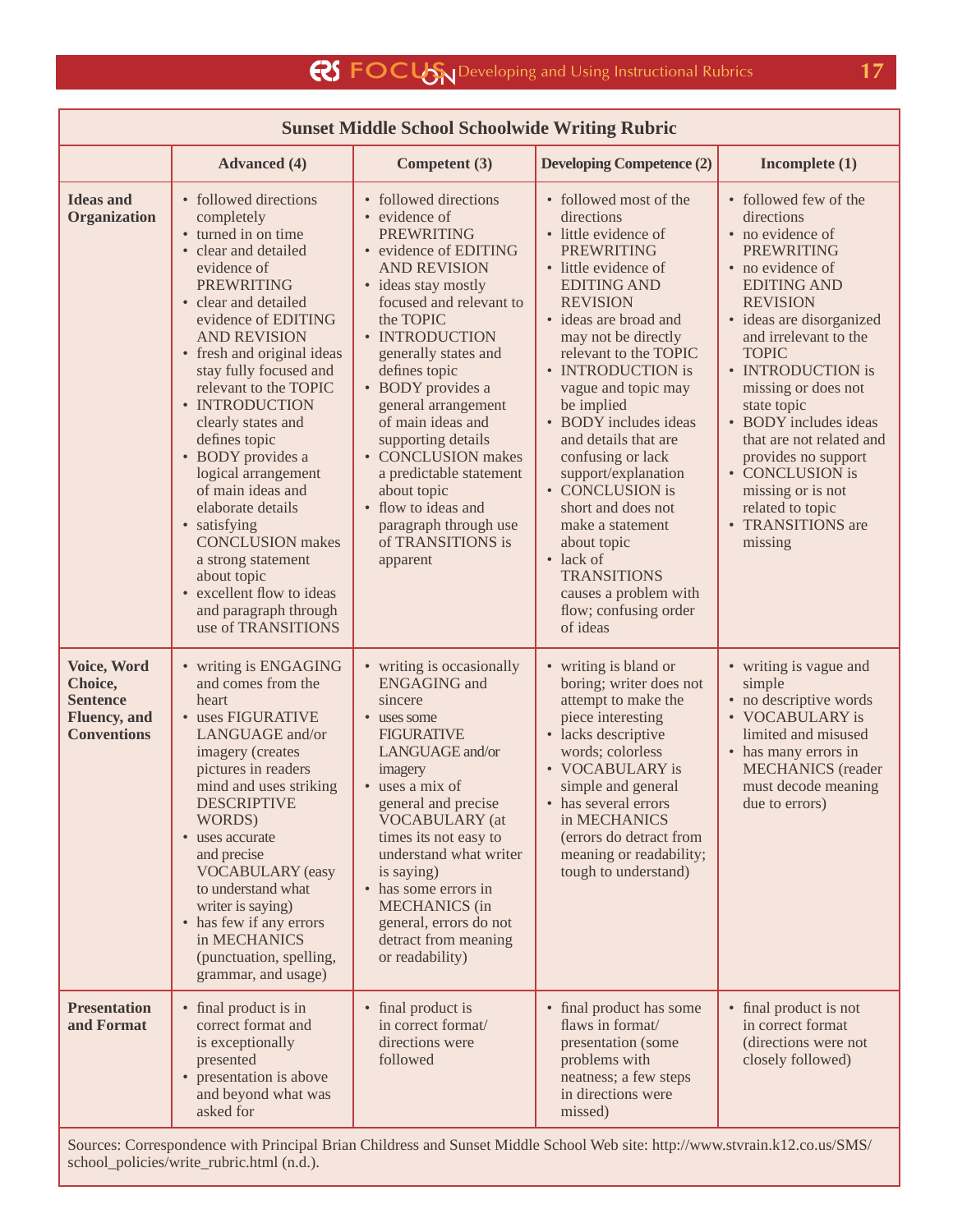

## **Rubrics: A Handbook for Construction and Use**

The authors have designed this handbook for use by teachers and administrators. It examines questions such as: What is a rubric? How can rubrics be used to support the evaluation process? How can teachers make better use of existing rubrics? Each chapter of the book is written to stand alone so that the reader may pick and choose those topics of immediate interest.

Further, each chapter includes adaptable samples focusing on topics such as:

- construction and use of rubrics;
- developing rubrics for young learners;
- using rubrics across content areas;
- rubrics as a motivational tool; and
- teaching students how to use rubrics.

TO ORDER: *Rubrics: A Handbook for Construction and Use* (168 pages) is available for \$32.95 from Scarecrow Education, 4501 Forbes Blvd., Suite 200, Lanham, MD 20706. Phone: (800) 462-6420. Web site: http:// www.scarecroweducation.com.

## **Scoring Rubrics in the Classroom: Using Performance Criteria for Assessing and Improving Student Performance**

This guide, written by Judith Arter and Jay McTighe, was developed to help teachers learn how to be more consistent in judging student performance and to provide assistance to students in their efforts to self-assess. The text aims to help readers achieve these three goals:

- Clarify the targets of instruction, especially for hard-todefine problem solving.
- Provide valid and reliable assessment of student learning.
- Improve student motivation and achievement by helping students understand the nature of quality for performances and products.

Each chapter is framed by a question and includes illustrative stories, practical examples, tips and cautions, and a

summary of key points and recommended resources for further information. An especially helpful chapter provides rubrics for assessing rubrics. The text includes both a glossary of terms and an index.

TO ORDER: *Scoring Rubrics in the Classroom: Using Performance Criteria for Assessing and Improving Student Performance* (189 pages) is available for \$29.95 from Corwin Press, 2455 Teller Road, Thousand Oaks, CA 91320. Phone: (800) 818-7243. Web site: http:// www.corwinpress.com.

## **A Collection of Performance Tasks and Rubrics**

Publishing company Eye on Education offers the following series books on subject- and grade level-specific performance tasks and rubrics:

- *A Collection of Performance Tasks and Rubrics: Foreign Languages*
- *A Collection of Performance Tasks and Rubrics: High School Mathematics*
- *A Collection of Performance Tasks and Rubrics: Middle School Mathematics*
- *A Collection of Performance Tasks and Rubrics: Primary School Mathematics*
- *A Collection of Performance Tasks and Rubrics: Upper Elementary School Mathematics*
- *English Teacher's Guide to Performance Tasks and Rubrics: High School*
- *English Teacher's Guide to Performance Tasks and Rubrics: Middle School*

The foreign language-focused book includes samples of student work as exemplars in addition to rubrics. The performance assessments highlighted were contributed by teachers across the country and include open-ended and extended response exercises, projects and portfolios, behavioral assessments (skits, debates, discussion, etc.), and student self-assessment tools.

The mathematics and English books provide a collection of performance tasks and scoring rubrics for a number of important topics in each subject area. Included are samples of student work that clarify the tasks and anchor the points of the scoring rubric.

TO ORDER: Individual volumes in the series each contain about 200 pages; each available for \$29.95 from Eye on Education, 6 Depot Way West, Larchmont, NY 10538. Phone: (914) 833-0551. Web site: http://www.eyeoneducation.com.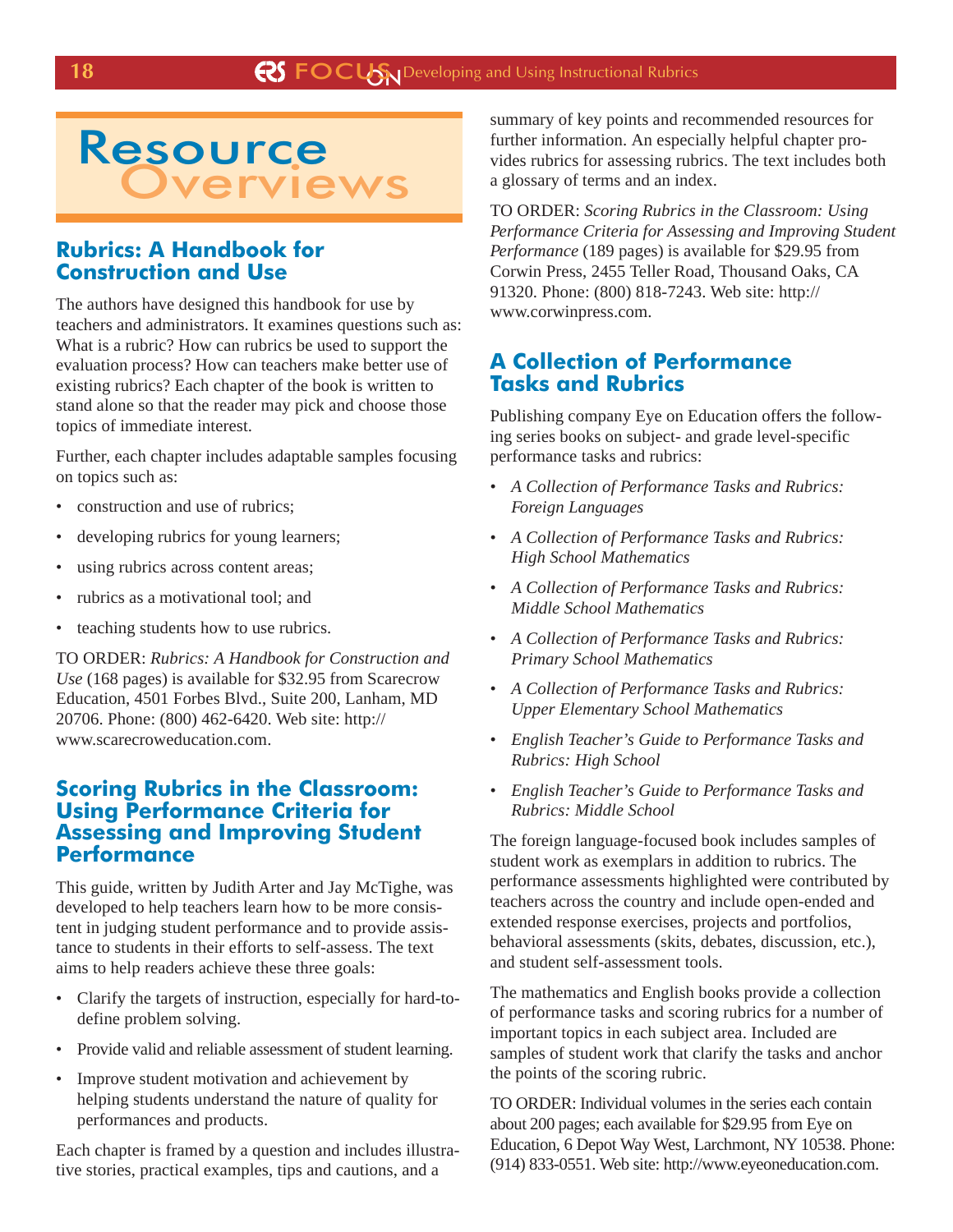# **Update Online**

The following Web sites are useful sources of information on developing and using instructional rubrics.

#### **http://instech.tusd.k12.az.us/rubrics/generator.html**

This link, hosted by the Tucson Unified School District, provides a variety of links to rubric-related Web resources.

#### **http://rubistar.4teachers.org/index.php**

"Rubistar" is described on this Web site as "a tool to help the teacher who wants to use rubrics but does not have the time to develop them from scratch," although teachers can also develop their own rubrics through the site. Resources are included for areas such as oral presentations, research and writing, and art.

#### **http://www.thinkinggear.com/tools/**

The "Rubric Machine" is an interactive tool designed to help teachers construct scoring rubrics for a specific lesson, assignment, or project. The "tool shelf" allows users to: (1) take a quick look at the Rubric Machine, (2) learn about instructional rubrics, and (3) create an instructional rubric.

#### **http://landmark-project.com/classweb/tools/ rubric\_builder.php**

The Rubric Builder "enables teachers to build effective assessment rubrics and to make them available over the World Wide Web." In addition, the site provides a search tool to allow easy access to these resources.

#### **http://www.sdcoe.k12.ca.us/score/actbank/ trubrics.htm**

This site, hosted by the San Diego County Office of Education, includes sample rubrics for a wide variety of subjects and assignments—ranging from a research report to Web site design.

#### **http://intranet.cps.k12.il.us/Assessments/ Ideas\_and\_Rubrics/Create\_Rubric/ create\_rubric.html**

Resources developed by the Chicago Public Schools explain steps for developing an effective scoring rubric "from scratch."

#### **http://scifiles.larc.nasa.gov/text/educators/tools/eval/ investigation\_rubric.html**

This "Scientific Investigation Rubric" provided by the NASA SciFiles offers teachers an example criterion to assess steps in the scientific process based on benchmark standards. The site also provides a Cooperative Learning Rubric at **http://scifiles.larc.nasa.gov/text/ educators/tools/eval/coop\_rubric.html**.

#### **http://www.elm.maine.edu/development/**

This "Electronic Learning Marketplace" hosted by the University of Southern Maine offers tutorials on subjects such as assessment methods and rubrics for classroom observation. A tutorial on rubrics can be found at **http://www.elm.maine.edu/development/ tutorials/rubrics/index.stm**.

#### **http://www.nwrel.org/assessment/toolkit98/**

Provided by the Northwest Regional Educational Laboratory, Toolkit98 is designed to assist classroom teachers to become better assessors of student learning. Chapter 4, "Grading and Reporting—A Closer Look," is particularly useful for developing and implementing classroom rubrics.

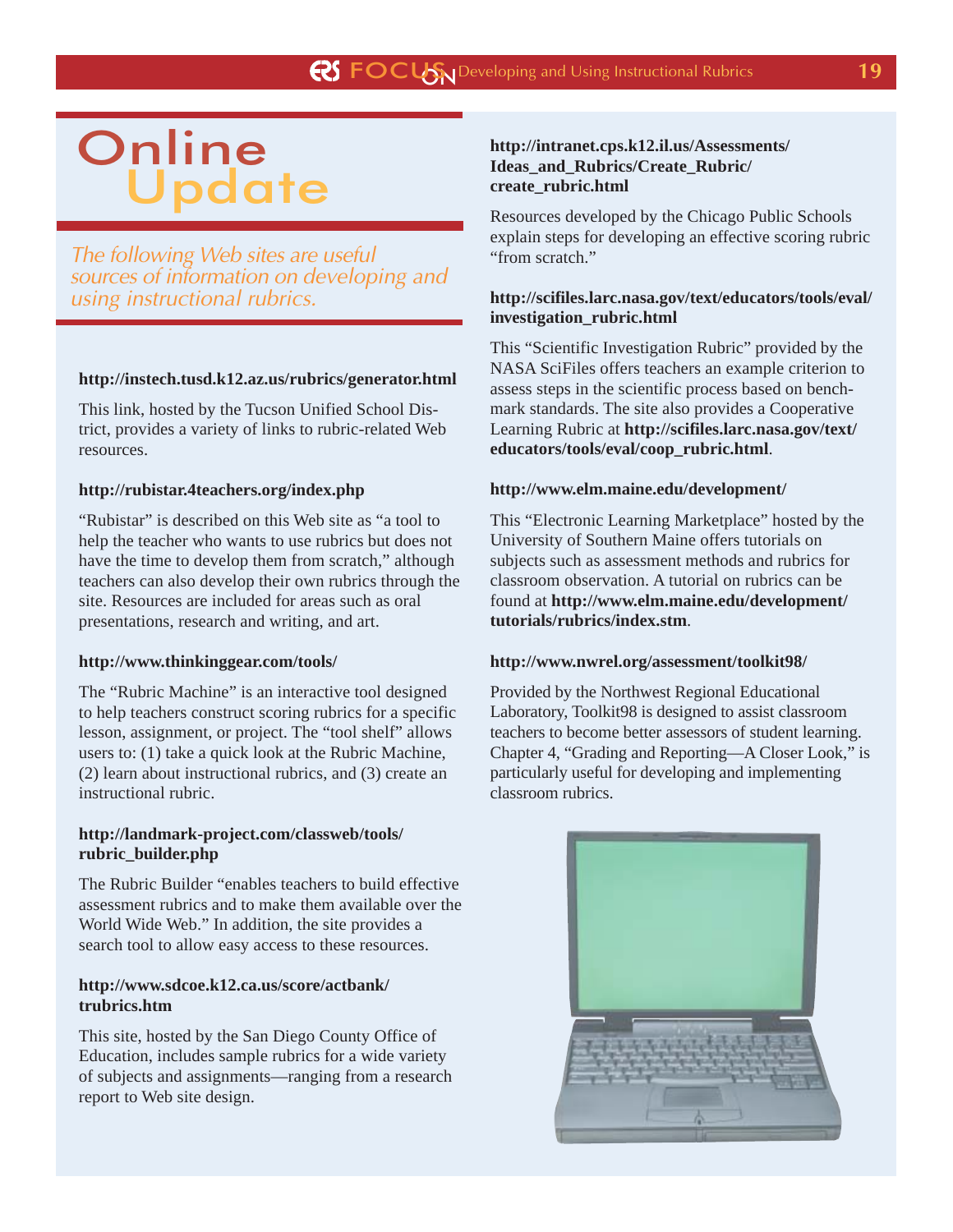## Books in Brief

## *Teaching Writing with Rubrics: Practical Strategies and Lesson Plans for Grades 2-8.*

In this guide, authors Laura Flynn and Ellen Flynn (\$34.95, Sage Publications, 800-818-7243, www.sagepub.com) provide step-by-step instructions, sample rubric-based assessments, lesson plans, and reproducible forms. One section offers specific instructional and grading rubrics as well as student examples for several categories of writing, including autobiographical, persuasive, research paper, news article, fairy tale, and science fiction.

*35 Rubrics & Checklists to Assess Reading and Writing: Time-Saving Reproducible Forms for Meaningful Literacy Assessment (Grades K-3) and 40 Rubrics & Checklists to Assess Reading and Writing (Grades 3-6),* both by Adele Fiderer (\$10.95 and \$14.95, Scholastic, Inc., 800-770-4662, www.scholastic.com). Each of these teacher resources contains reproducible forms focusing on reading and listening comprehension. A variety of writing assignments—for example, essays and letters is discussed, with scoring tips, planning forms, and follow-up strategies provided.

*25 Fun and Fabulous Literature Response Activities and Rubrics: Quick, Engaging Activities and Reproducible Rubrics that Help Kids Understand Literary Elements and Use Reading Strategies for Better Comprehension (Grades 4-8),* by Christine Boardman Moen (\$13.95 Scholastic, Inc., 800-770-4662, www.scholastic.com). Similar to the above texts from Scholastic, this reproducible guidebook contains projects and rubrics designed to help older students explore literary elements such as plot, character, setting, and theme.

*Rubrics for Assessing Student Achievement in Science, Grades K-12,* by Hays B. Lantz (\$32.95, Corwin Press, 800-818-7243, www.corwinpress.com). This book provides assessment tools tied to science standards developed by AAAS, NRC, and NSTA. Further, it differentiates by learning levels and provides scaf-



folding of increasingly complex expectations across grades K-12.

#### *The Rubrics Way: Using MI to Assess*

*Understanding,* by David Lazear (\$35.95, Zephyr Press, 800-232-2187, www.zephyrpress.com). This text makes use of Gardner's Multiple Intelligences to offer guidelines and examples of rubrics that align with aspects of all eight intelligences.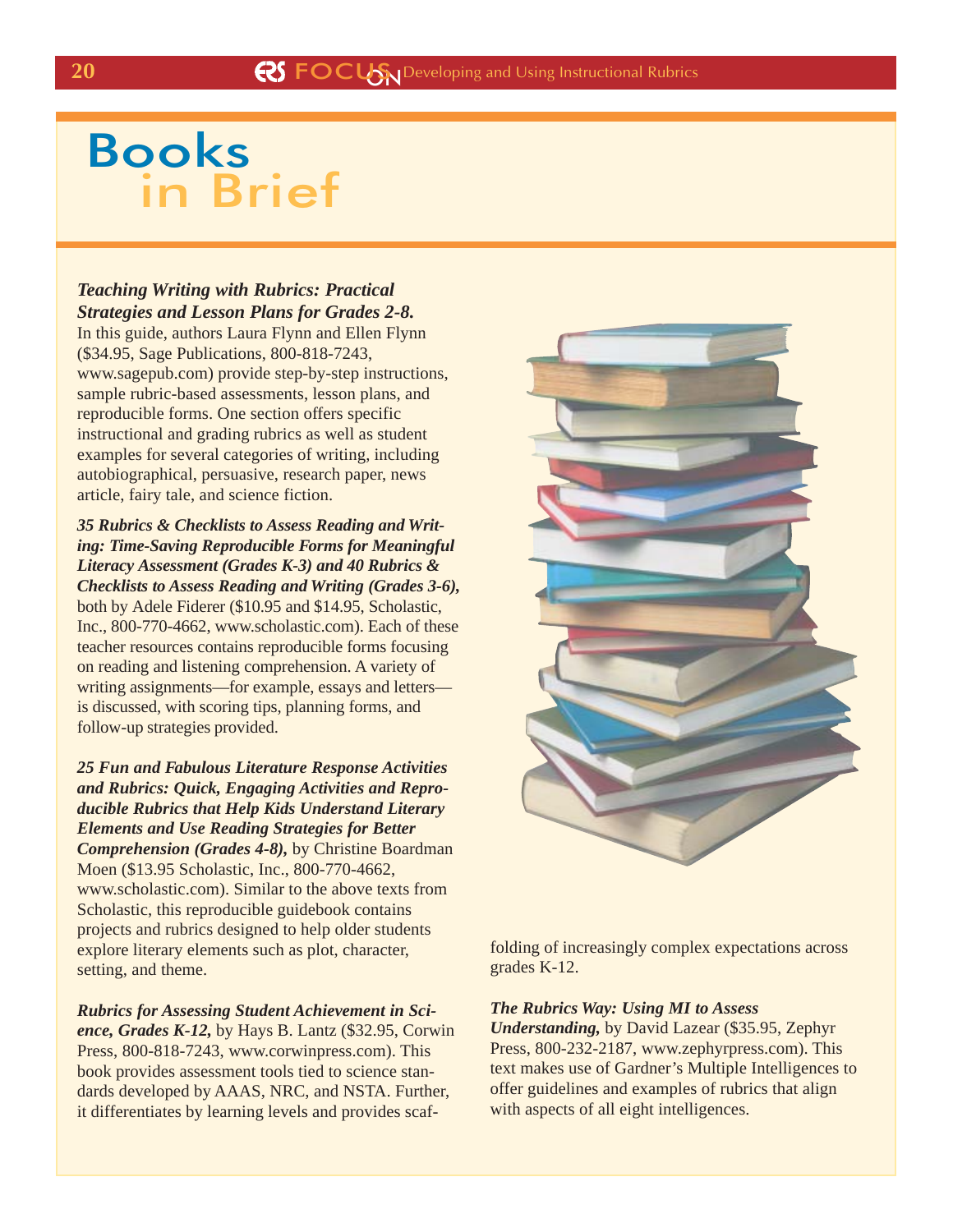## Related ERS Resources

Order the following resources by phone, fax, mail, or email, or through the **ERS Online Catalog** at **www.ers.org.**

#### **Essentials for Principals: Data-Based Decision Making** (#5443) Base price: \$19.95.

This guide provides an overview of the uses of all assessment data to improve instruction. Included is information about: implementation of an effective schoolwide assessment program; the assessment "process," including aspects such as reflecting on the data and providing interventions based on assessment results; ways to enhance the effectiveness of classroom assessments in providing useful data; and the use of technology to strengthen the assessment process.

## **ERS Info-Files:**

ERS's signature information resource provides an overview of research and information to give you a general understanding of a particular K-12 topic or concern. Each *Info-File* contains 70-100 pages of articles from professional journals, summaries of research studies and related literature, and an annotated bibliography that includes an ERIC-CIJE search. Base cost-recovery price: \$40. Subscriber discounts available.

## **Grading—Student Evaluation** (#5121)

Focuses on controversies about the limitations of traditional grading, describes alternative grading methods, and discusses the development of criteria for the assessment of student performance.

**Student Performance Standards and Benchmarks** (#5272) Discusses the need for standards to assess student performance. Describes how local schools and districts can use national curriculum standards to create their own, more specific standards and benchmarks.

#### **Authentic Assessment** (#5240)

Focuses on assessment techniques meant to duplicate reallife situations while allowing students to demonstrate their knowledge and abilities. Covers aspects of the discussion surrounding authentic assessment and performance-based assessment, methods of authentic assessment including rubrics, and how authentic assessment has been applied to various school subjects.

#### **Assessing Young Children** (#5339)

Covers teacher and student perspectives on standardized testing, arguments for and against these tests, problems that arise from their use, and possible solutions to these problems.

#### **Differentiating Instruction: Teaching Diverse Learners** (#5222)

Discusses adjusting or implementing pedagogical techniques to account for student differences due to culture, special education needs, or learning styles. Provides conceptual models to facilitate these teaching strategies.

## **The Informed Educator Series:**

The *Informed Educator Series* is a valuable resource for time-pressed administrators: a series of concise, easy-toread summaries of the latest research on current issues in education. There are currently more than 40 titles available, with six new summaries produced each year. Base price: \$9.60 each. Subscriber and quantity discounts available. Minimum order of 10 copies, any combination of titles.

### **Early Literacy Assessment** (#5435)

This *Informed Educator* addresses the valuable role effective assessment plays in any high-quality early literacy program, particularly in the identification of reading problems before they begin to interfere with a child's learning of content knowledge. It looks at the goals of assessment, and the roles of formal and informal assessment measures in meeting these goals. The summary also provides examples of specific assessment methods to highlight the ways in which assessment can be successfully embedded in classroom instruction.

#### **Using Assessment Data to Improve Instruction** (#5423)

The standards and accountability movement of the last decade has resulted in the gathering of more assessment data about students than ever before. Often, the results from highstakes assessments have been used merely to grade and rank students and schools. But a new trend is emerging—education leaders are now beginning to see the power of using assessment data to improve instruction at the school, classroom, and student levels. This *Informed Educator* provides an overview of the use of assessment data to improve instruction. It presents evidence that using data effectively can improve instruction and student achievement; gives examples of schools and districts that are actively using data to guide their instructional decisions; and summarizes what research and practice say about essential components of a good databased decision-making system.